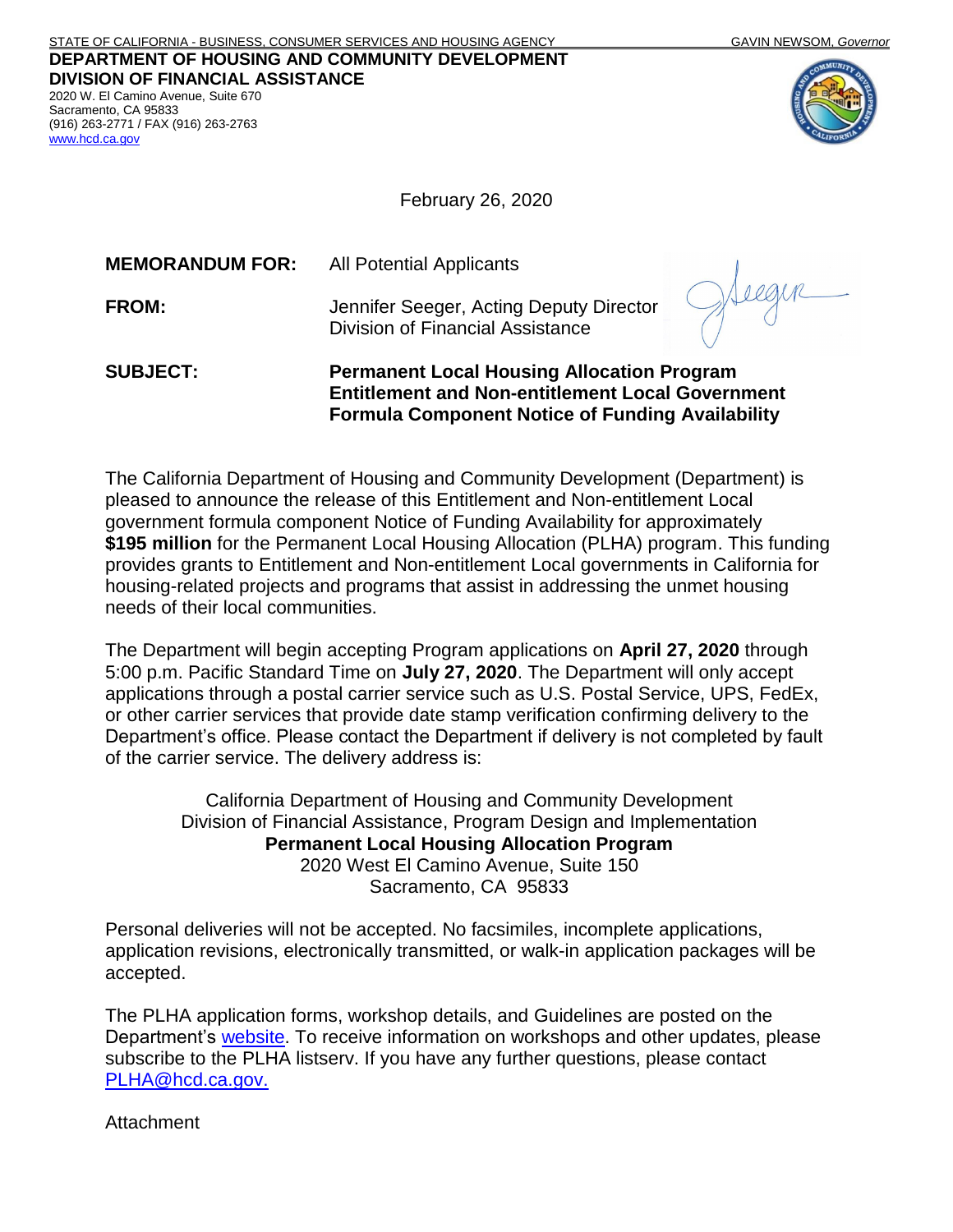## **Permanent Local Housing Allocation Program**

## **Entitlement and Non-entitlement Local Government Formula Component**

# **Notice of Funding Availability**



**Gavin Newsom, Governor State of California**

### **Lourdes Castro Ramirez, Secretary Business, Consumer Services and Housing Agency**

## **Douglas R. McCauley, Acting Director Department of Housing and Community Development**

2020 West El Camino Avenue, Suite 500, Sacramento, CA 95833 Telephone: (916) 263-2771 Website:<http://www.hcd.ca.gov/grants-funding/active-funding/plha.shtml> Email: **[PLHA@hcd.ca.gov](mailto:PLHA@hcd.ca.gov)**

**February 26, 2020**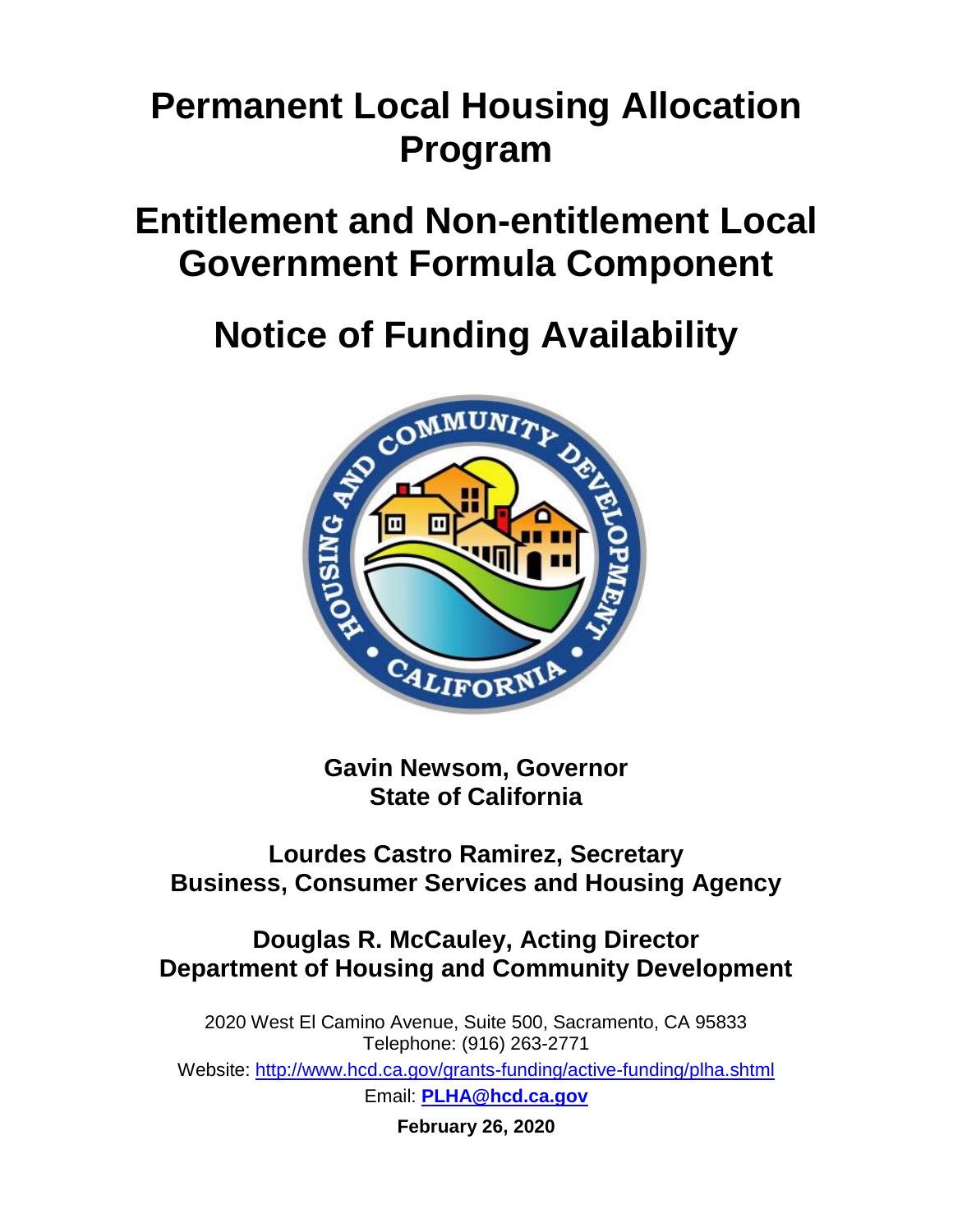#### **Table of Contents**

| I.   |                |  |
|------|----------------|--|
|      | Α.             |  |
|      | <b>B.</b>      |  |
|      | C.             |  |
| II.  |                |  |
|      | A.             |  |
|      | <b>B.</b>      |  |
|      | C.             |  |
|      | D.             |  |
|      | Ε.             |  |
|      | F.             |  |
| III. |                |  |
|      | А.             |  |
|      | <b>B.</b>      |  |
| IV.  |                |  |
|      | Α.             |  |
|      | <b>B.</b>      |  |
|      | C.             |  |
|      | D.             |  |
| V.   |                |  |
|      | Α.             |  |
|      | <b>B.</b>      |  |
|      | $\mathbf{C}$ . |  |
|      |                |  |
|      |                |  |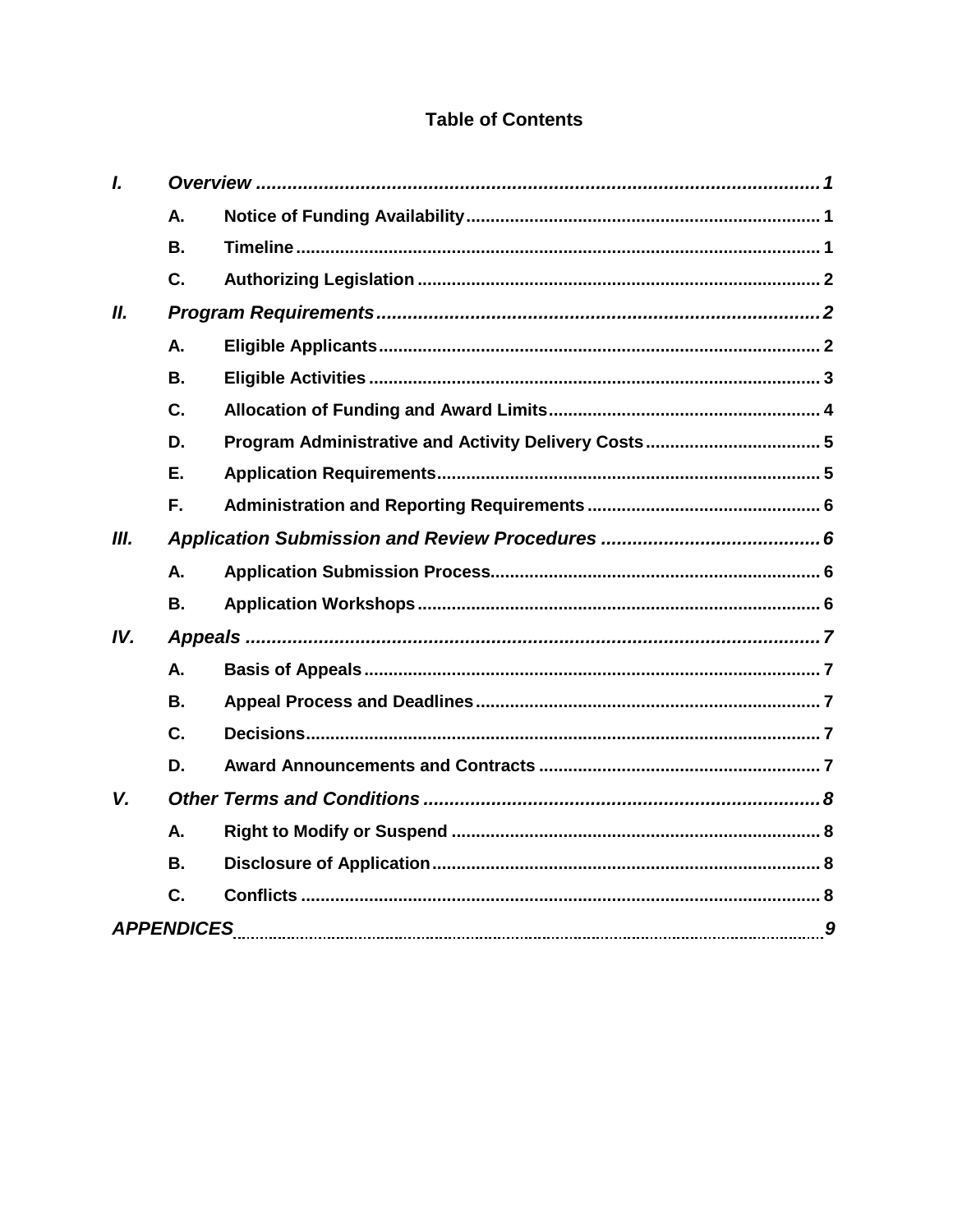## <span id="page-3-0"></span>**Permanent Local Housing Allocation Entitlement and Non-Entitlement Local Government Formula Component Notice of Funding Availability**

#### **I. Overview**

#### <span id="page-3-1"></span>**A. Notice of Funding Availability**

The California Department of Housing and Community Development (Department) is announcing the availability of approximately **\$195 million** in funding for the Permanent Local Housing Allocation (PLHA) program Entitlement and Non-entitlement Local government formula component Notice of Funding Availability (NOFA). This NOFA is funded from moneys deposited in the Building Homes and Jobs Trust Fund (Fund) in calendar year 2019.

Funding for this NOFA is provided pursuant to Senate Bill (SB) 2 (Chapter 364, Statutes of 2017). SB 2 established the Fund and authorizes the Department to allocate 70 percent of moneys collected and deposited in the Fund, beginning in calendar year 2019, to Local governments for eligible housing and homelessness activities. The intent of the bill is to provide a permanent, on-going source of funding to Local governments for housing-related projects and programs that assist in addressing the unmet housing needs of their local communities.

For the 2019-20 fiscal year, the Department will issue two separate NOFAs to award the (PLHA) funds:

- 1. Entitlement and Non-entitlement Local government formula component NOFA; and
- 2. Non-entitlement Local government competitive component NOFA (anticipated in August 2020).

This NOFA outlines threshold and application requirements for Entitlement Local governments and Non-entitlement Local governments as defined in Guidelines Section 101. Entitlement Local governments are metropolitan cities and urban counties that received a CDBG grant for fiscal year 2017 pursuant to the federal formula specified in 42 USC Section 5306.

#### <span id="page-3-2"></span>**B. Timeline**

<span id="page-3-3"></span>

| NOFA Release Date            | <b>February 26, 2020</b>       |  |
|------------------------------|--------------------------------|--|
| <b>Application Submittal</b> | April 27, 2020 - July 27, 2020 |  |
| <b>Award Announcement</b>    | August, 2020 – October, 2020   |  |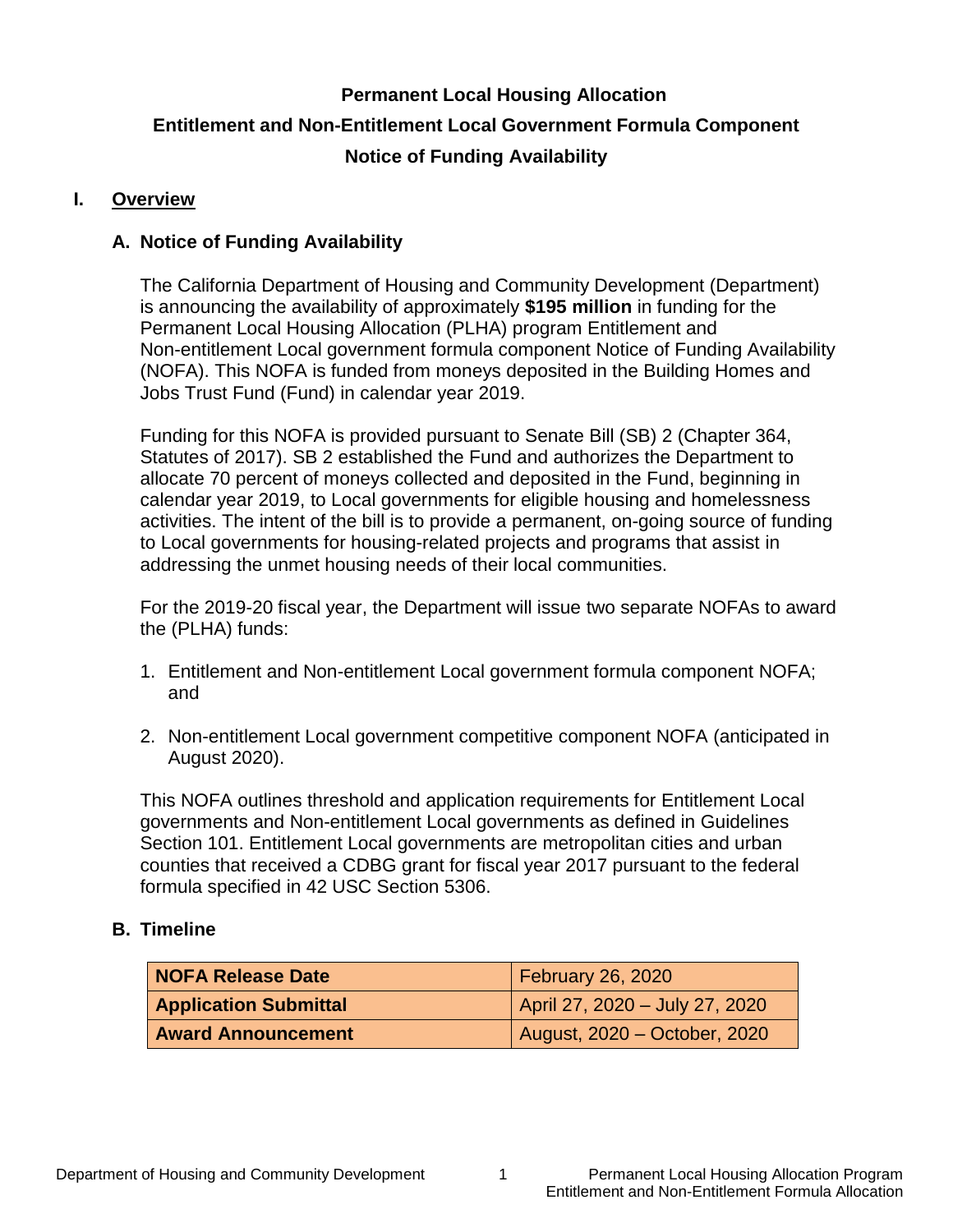#### **C. Authorizing Legislation and Regulations**

SB 2 (Chapter 364, Statutes of 2017) established the PLHA program. The program operates under the requirements of Health and Safety Code (HSC), Part 2 of Division 31, Chapter 2.5 (commencing with Section 50470).

Section 50470 (b)(2)(B)(i) of the HSC authorizes the Department to allocate 70 percent of the moneys collected and deposited in the Fund, beginning in calendar year 2019, for the PLHA program.

Section 50470 (b)(2)(B)(i)(I) of the HSC requires the Department to allocate 90 percent of PLHA funds based on the federal CDBG formula specified in 42 USC, Section 5306, except that the portion allocated to Non-entitlement Local governments is required to be distributed through a competitive grant program for Non-entitlement Local governments.

Section 50470 (b)(2)(B)(i)(II) of the HSC requires the Department to allocate the remaining 10 percent of PLHA funds equitably to Non-entitlement Local governments.

Section 50470 (d) authorizes the Department to adopt Guidelines to implement the PLHA program, not subject to the rulemaking provisions of the California Administrative Procedure Act.

This NOFA governs the administration of funding from the Fund (created by Section 50470, subdivision (a)(1) and appropriated by item 2240-103-3317 in the Budget Act of 2019) and made available under the PLHA program.

Capitalized terms not otherwise defined in this NOFA shall have the meanings set forth in Guidelines Section 101.

#### <span id="page-4-0"></span>**II. Program requirements**

The following is provided as a summary for the allocation of the PLHA funds to Entitlement and Non-entitlement Local governments and is not to be considered a complete representation of the eligibility, threshold, or other requirements, terms and conditions.

#### <span id="page-4-1"></span>**A. Eligible Applicants**

An Applicant must be an Entitlement Local government, a Non-entitlement Local government, or a Local or Regional Housing Trust Fund delegated by the Local government pursuant to Guidelines Section 300.

A Local government that delegates another Local government to submit an application and administer the formula component of PLHA funds on its behalf must enter into a legally binding agreement with the Local government, as set forth in Guidelines Section 300(c).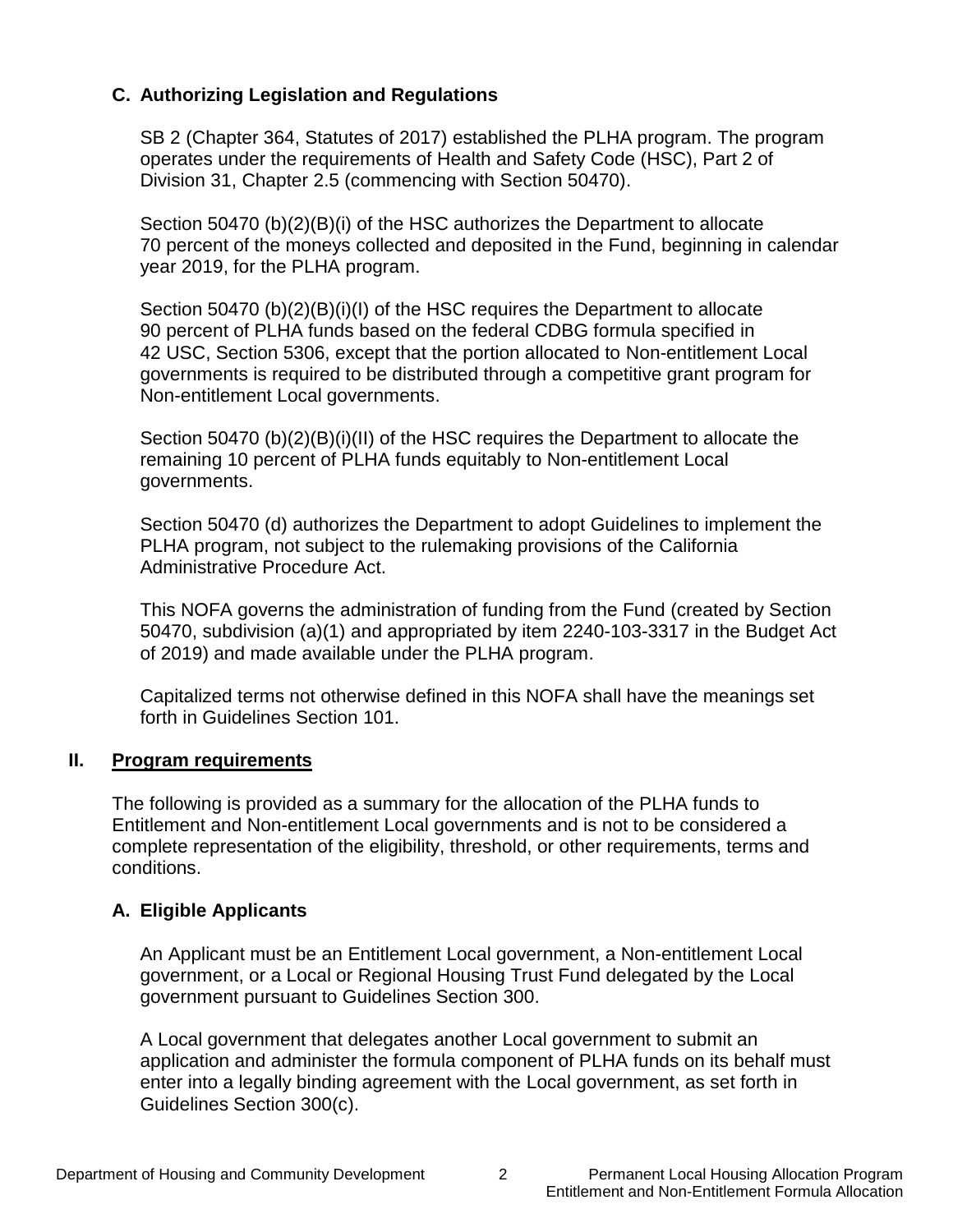A Local government that delegates a Local or Regional Housing Trust Fund to submit an application and administer the formula component of PLHA funds on its behalf must enter into a legally binding agreement with the Local or Regional Housing Trust Fund, as set forth in Guidelines Section 300(d).

#### <span id="page-5-0"></span>**B. Eligible Activities**

Pursuant to Guidelines Section 301(a), the PLHA funds allocated to eligible Applicants must be used to carry out one or more of the eligible activities listed below:

- 1. The predevelopment, development, acquisition, rehabilitation, and preservation of multifamily, residential live-work, rental housing that is affordable to extremely low-, very low-, low-, or moderate-income households, including necessary Operating subsidies.
- 2. The predevelopment, development, acquisition, rehabilitation, and preservation of Affordable rental and ownership housing, including Accessory Dwelling Units (ADUs), that meets the needs of a growing workforce earning up to 120 percent of Area Median Income (AMI), or 150 percent of AMI in High-cost areas. ADUs shall be available for occupancy for a term of no less than 30 days. See Appendix B for a list of High-cost areas in California.
- 3. Matching portions of funds placed into Local or Regional Housing Trust Funds.
- 4. Matching portions of funds available through the Low- and Moderate-Income Housing Asset Fund pursuant to subdivision (d) of HSC Section 34176.
- 5. Capitalized Reserves for Services connected to the preservation and creation of new Permanent supportive housing.
- 6. Assisting persons who are experiencing or At risk of homelessness, including, but not limited to, providing rapid rehousing, rental assistance, supportive/case management services that allow people to obtain and retain housing, operating and capital costs for navigation centers and emergency shelters, and the new construction, rehabilitation, and preservation of permanent and transitional housing.
	- a. This Activity may include subawards to Administrative Entities as defined in HSC Section 50490(a)(1-3) that were awarded California Emergency Solutions and Housing (CESH) Program or Homeless Emergency Aid Program (HEAP) funds for rental assistance to continue assistance to these households.
	- b. Applicants must provide rapid rehousing, rental assistance, navigation centers, emergency shelter, and transitional housing activities in a manner consistent with the Housing First practices described in 25 CCR, Section 8409, subdivision (b)(1)-(6) and in compliance with Welfare Institutions Code (WIC) Section 8255(b)(8). An Applicant allocated funds

Entitlement and Non-Entitlement Formula Allocation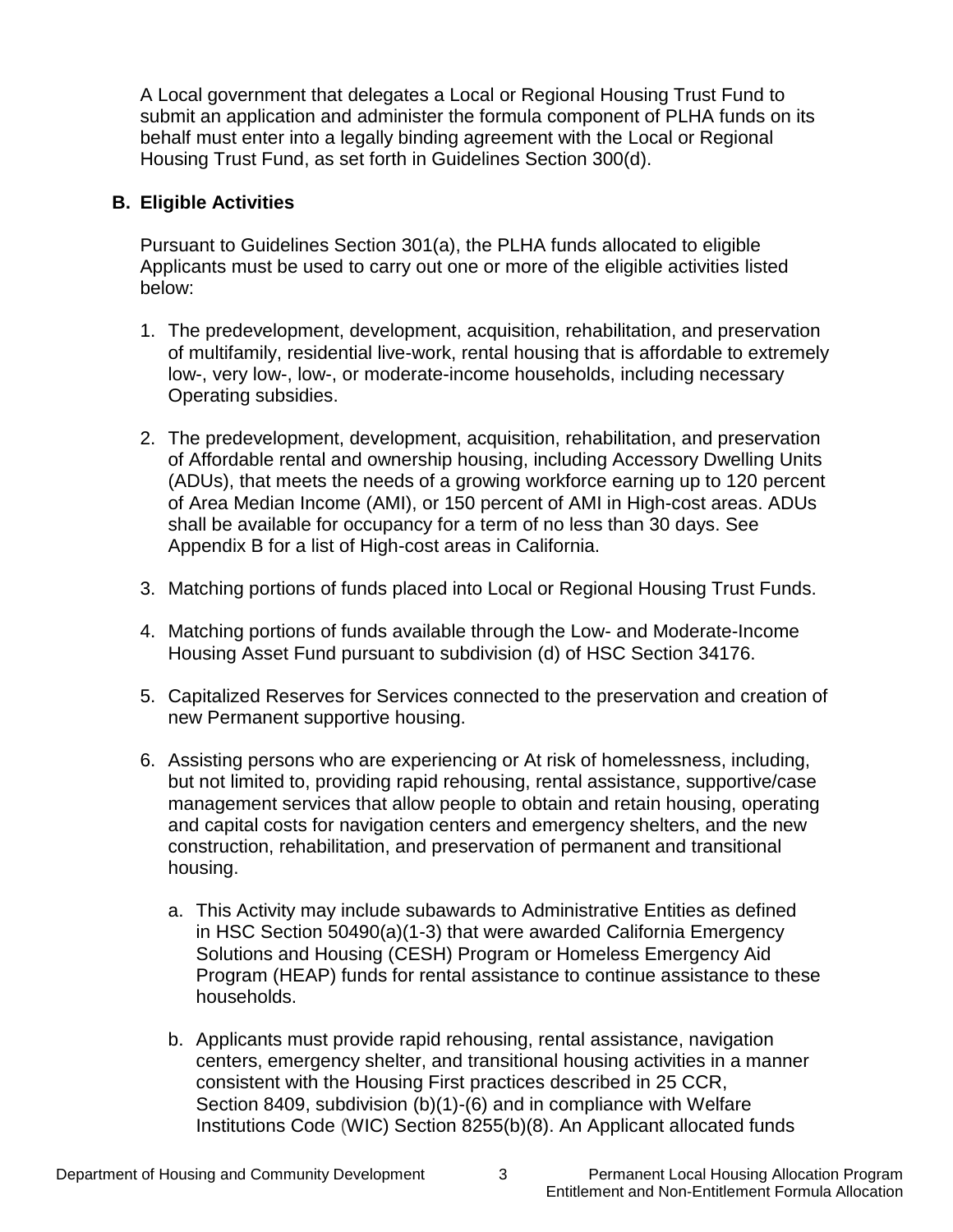for the new construction, rehabilitation, and preservation of Permanent supportive housing shall incorporate the core components of Housing First, as provided in WIC Section 8255(b).

- 7. Accessibility modifications in Lower-income Owner-occupied housing.
- 8. Efforts to acquire and rehabilitate foreclosed or vacant homes and apartments.
- 9. Homeownership opportunities, including, but not limited to, down payment assistance.
- 10. Fiscal incentives made by a county to a city within the county to incentivize approval of one or more Affordable housing projects, or matching funds invested by a county in an Affordable housing development project in a city within the county, provided that the city has made an equal or greater investment in the project. The county fiscal incentives shall be in the form of a grant or low-interest loan to an Affordable housing project. Matching funds investments by both the county and the city also shall be a grant or low-interest deferred loan to the Affordable housing project.

Twenty percent of the moneys in the Fund are required by statute to be expended for Affordable Owner-Occupied Workforce Housing (AOWH). If funding proposed in Local government Plans for AOWH activities is lower than 20 percent of the moneys available in the Fund, the Department may require Local governments to use a specific percentage of their annual formula allocations in some future year for AOWH activities as part of the annual funding process.

#### <span id="page-6-0"></span>**C. Allocation of Funding and Award Limits**

An Entitlement and a Non-entitlement Local government are eligible for an allocation of PLHA funds. See Appendix A for allocation of PLHA funds to each Entitlement and Non-entitlement Local government for fiscal year 2019-20.

The PLHA funds allocated to each Entitlement Local government is directly proportionate to each Entitlement Local government's share of total 2017 Community Development Block Grant (CDBG) allocation in California.

The PLHA funds allocated to each Non-entitlement Local government is based on the sum of:

- 1. Fifty percent of the funding available for the Non-entitlement formula component divided by the number of Local governments eligible for the Non-entitlement formula component; and
- 2. Fifty percent of the funding available for the Non-entitlement formula component allocated in proportion to each Non-entitlement Local government's share of the total most severe housing need in California's Non-entitlement Local governments, based upon the most recent U.S. Department of Housing and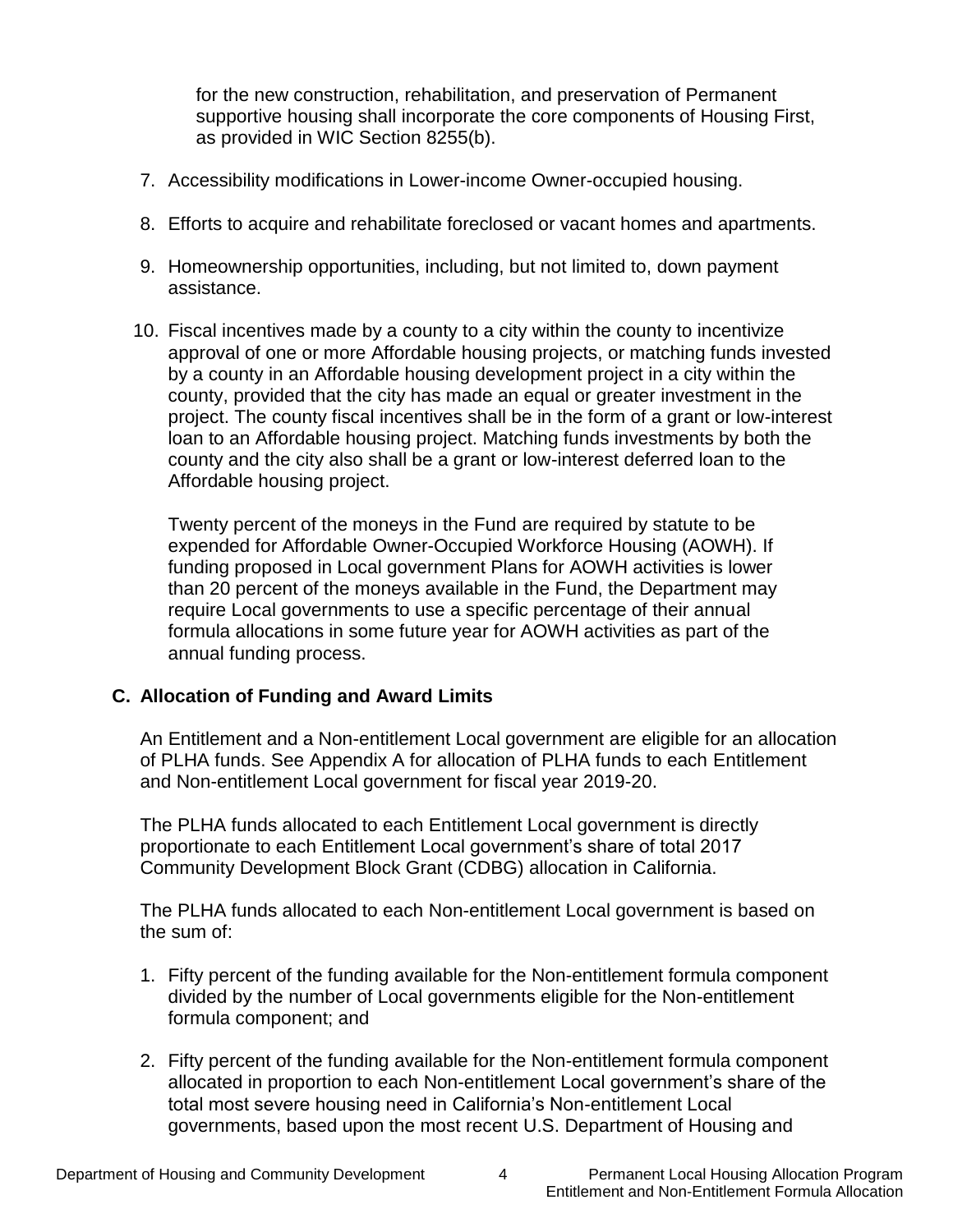Urban Development (HUD) Comprehensive Housing Affordability Strategy (CHAS) data.

Two or more Local governments may expend PLHA funds on an eligible jointly funded project, provided the project is an eligible Activity pursuant to Guidelines Section 301(a), and will be located within the boundaries of one of the Local governments.

An Applicant eligible for an allocation of PLHA funds must comply with the Deadline and Funding Requirements set forth in Guidelines Section 304.

In order to avoid amending the Department Standard Agreement each year, and to expedite the disbursement of PLHA funds, the Department Standard Agreement and the Applicant's PLHA resolution shall include a five-year estimate of PLHA formula allocations, as stated in Appendix C, as the maximum funding amount. The actual amounts may be lower, and the disbursements will be based on the actual allocation amounts. Please be advised that no funding from any subsequent year will be disbursed if the Local government is not in compliance with the Housing Element requirement and the Housing Element Annual Progress Report requirement stated in Guidelines Section 302(a) and (b), or in the event that the Local government has not submitted its annual PLHA report, as required by Guidelines Section 503. In addition, the grantee must be in compliance with Guidelines Sections 300(e) and 502. For a list of jurisdictions currently ineligible for PLHA funds due to the Housing Element and/or Annual Progress Report requirement, please refer to Appendix D.

#### <span id="page-7-0"></span>**D. Program Administrative and Activity Delivery Costs**

A Local government that receives an allocation award under this NOFA shall not use more than 5 percent of the allocation for administrative costs related to the execution of eligible activities.

Staff and overhead costs directly related to carrying out the eligible activities described in Guidelines Section 301(a) are "activity costs" and not subject to the cap on "administrative costs." A Local government may share any funds available for administrative costs with entities to which it provides funding.

Predevelopment expenses for construction projects funded by PLHA funds, and costs to develop and prepare the PLHA application and Plan may be paid from the PLHA funds regardless of when the costs were incurred. Reimbursement of expenses to prepare the PLHA application and Plan are subject to the cap on administrative costs. Other costs incurred more than one year prior to commitment by the Local government may not be paid from the PLHA funds.

#### <span id="page-7-1"></span>**E. Application Requirements**

An Applicant must submit a complete application and other documents by the deadline stated in this NOFA. Applications submitted in response to this NOFA must meet the threshold requirements set forth in Guidelines Section 302.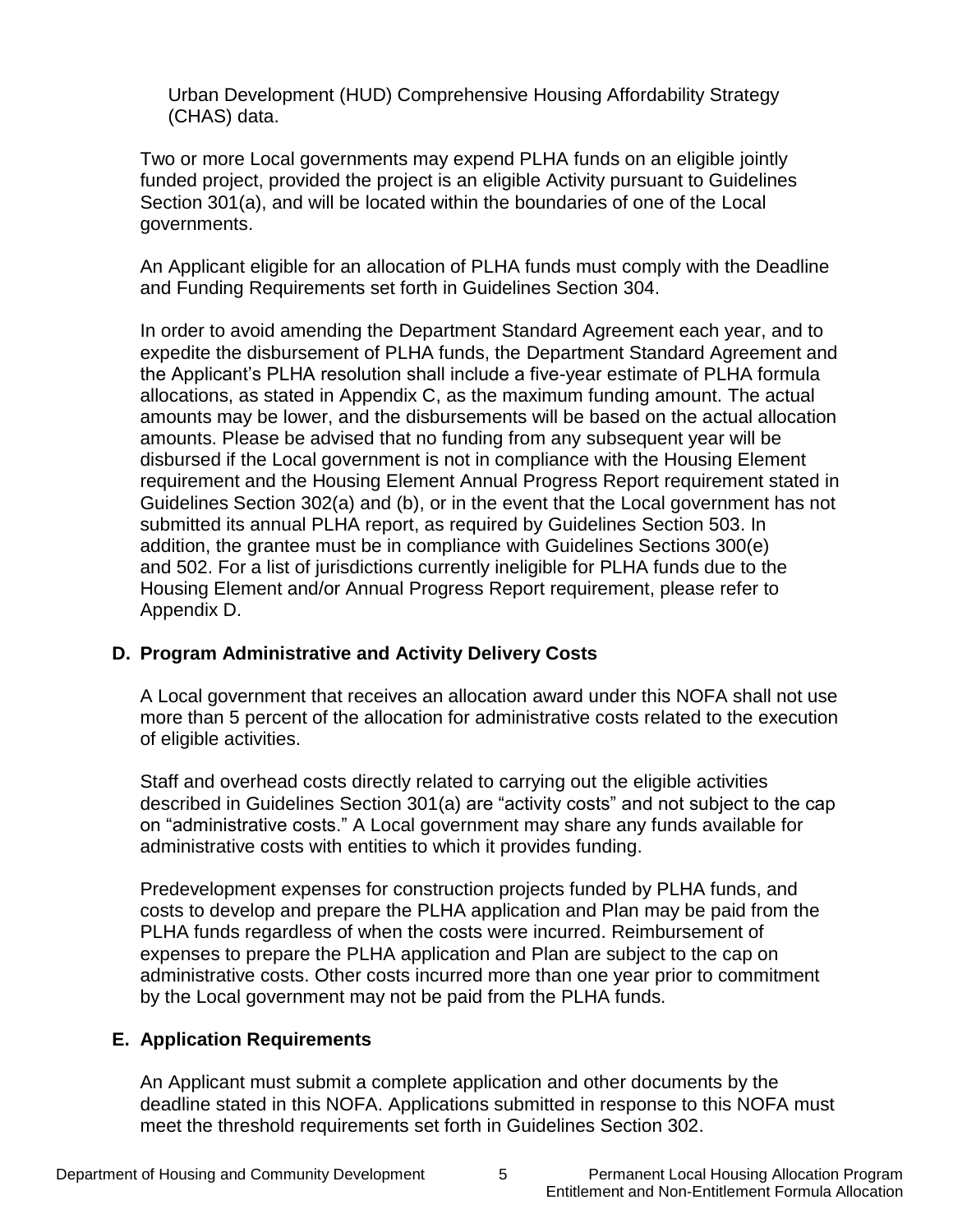#### <span id="page-8-0"></span>**F. Administration and Reporting Requirements**

A grantee of the PLHA funds must meet the administration requirements set forth in Guidelines Sections 500 and 501, and reporting requirements in Section 503.

#### <span id="page-8-1"></span>**III. Application Submission and Review Procedures**

Applications must be on the Department's forms and cannot be altered or modified by the Applicant. Excel forms must be in Excel format, not a PDF document. Applications that do not meet the program requirements outlined in this NOFA will not be eligible for funding. Application forms are available for download on the [PLHA webpage.](http://www.hcd.ca.gov/grants-funding/active-funding/plha.shtml)

#### <span id="page-8-2"></span>**A. Application Submission Process**

A complete original application with original signature, and an electronic copy on Compact Disc or USB flash drive with all applicable information can be submitted to the Department between **April 27, 2020** and **July 27, 2020.** No applications will be accepted after **5:00 p.m. Pacific Standard Time on July 27, 2020**. The Department will only accept applications through a postal carrier service such as U.S. Postal Service, UPS, FedEx, or other carrier services that provide date stamp verification confirming delivery to the Department's office. Please contact the Department if delivery is not completed by fault of the carrier service. The delivery address is:

> California Department of Housing and Community Development Division of Financial Assistance, PDI **Permanent Local Housing Allocation Program** 2020 West El Camino Avenue, Suite 150 Sacramento, CA 95833

Personal deliveries will not be accepted. No facsimiles, incomplete applications, application revisions, electronically transmitted, or walk-in application packages will be accepted. Applications that do not meet the filing deadline requirements will not be eligible for funding.

It is the Applicant's responsibility to ensure that the application is clear, complete, and accurate. The Department may request additional clarifying information and/or inquire as to where in the application specific information is located. However, missing and/or forgotten application information or documentation may cause the application not to pass threshold.

Those Applicants that are notified they did not pass threshold requirements will have the opportunity to appeal.

#### <span id="page-8-3"></span>**B. Application Workshops**

Applicants are strongly encouraged to attend a PLHA workshop to gain information critical for preparing the application, which will be discussed at the workshop. PLHA

Entitlement and Non-Entitlement Formula Allocation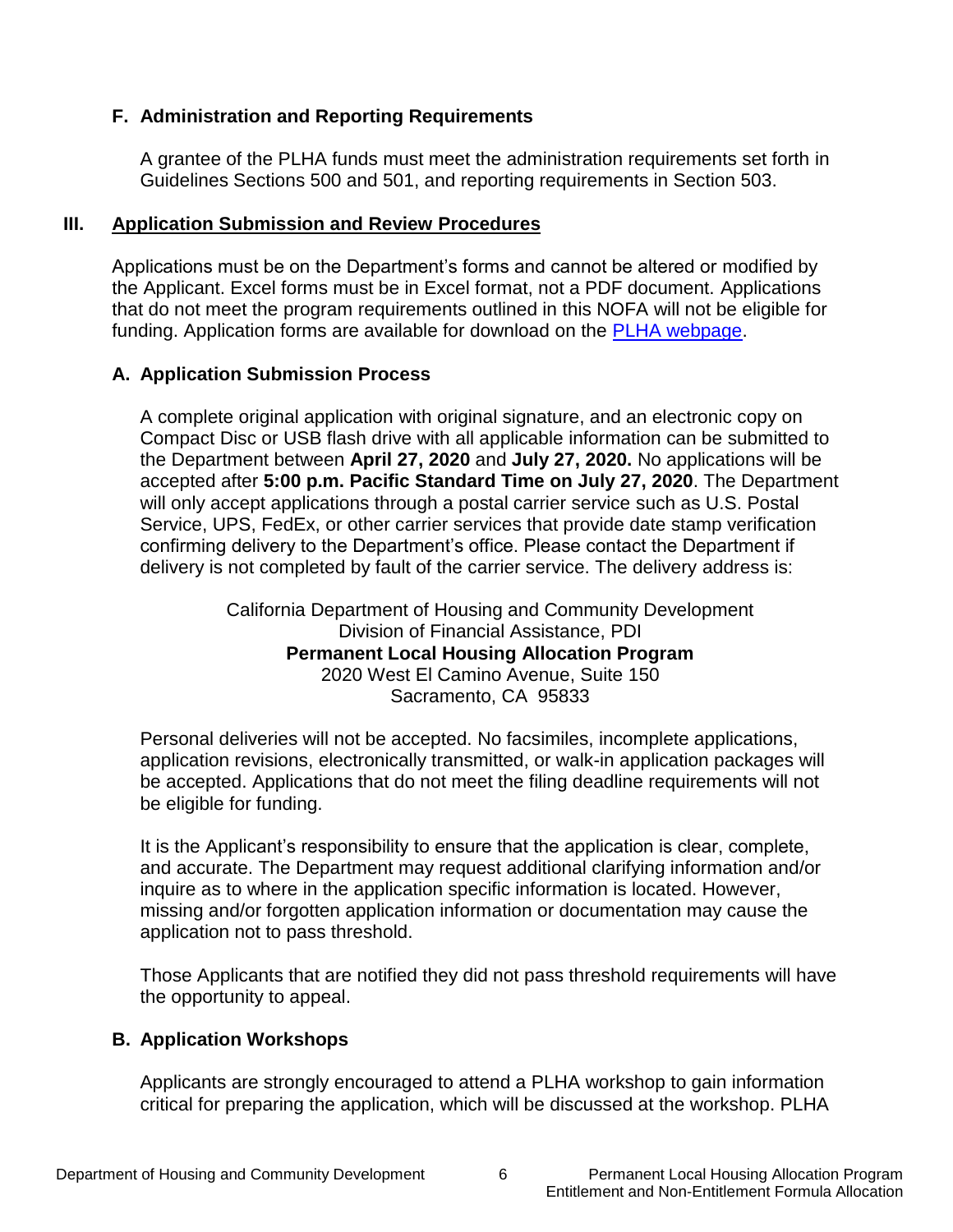workshop dates, times, and locations are located on the Department's [PLHA](http://www.hcd.ca.gov/grants-funding/active-funding/plha.shtml)  webpage. These in-person workshops will cover the NOFA and application.

#### **IV. Appeals**

#### <span id="page-9-1"></span><span id="page-9-0"></span>**A. Basis of Appeals**

- 1. Upon receipt of the Department's notice that an application has been determined to be incomplete, ineligible, or fail threshold review, Applicants under this NOFA may appeal such decision(s) to the Department pursuant to this section.
- 2. No Applicant shall have the right to appeal a decision of the Department relating to another Applicant's eligibility, award, denial of award, or any other matter related thereto.
- 3. The appeal process provided herein applies solely to decisions of the Department made in this NOFA and does not apply to any decisions to be made pursuant to future NOFAs.

#### <span id="page-9-2"></span>**B. Appeal Process and Deadlines**

- 1. **Process.** In order to file an appeal, an Applicant must submit a written appeal to the Department, which states all relevant facts, arguments, and evidence upon which the appeal is based. Furthermore, the Applicant must provide a detailed description of how the application is complete, eligible or meets threshold requirements, as applicable, or provide additional information to resolve the Department's determination. Appeals are to be submitted to the Department at [PLHA@hcd.ca.gov](mailto:PLHA@hcd.ca.gov) according to the deadline set forth in Department review letters.
- 2. **Filing Deadline.** Appeals must be received by the Department no later than five (5) business days from the date of the Department's threshold review letter representing the Department's decision made in response to the application.

#### <span id="page-9-3"></span>**C. Decisions**

Any request to appeal the Department's decision regarding an application shall be reviewed for compliance with the Guidelines and this NOFA. All decisions rendered shall be final, binding, and conclusive, and shall constitute the final action of the Department.

#### <span id="page-9-4"></span>**D. Award Announcements and Contracts**

The Department anticipates issuing award letters between August 2020 and October 2020. Award recommendations will be posted on the [PLHA webpage.](http://www.hcd.ca.gov/grants-funding/active-funding/plha.shtml)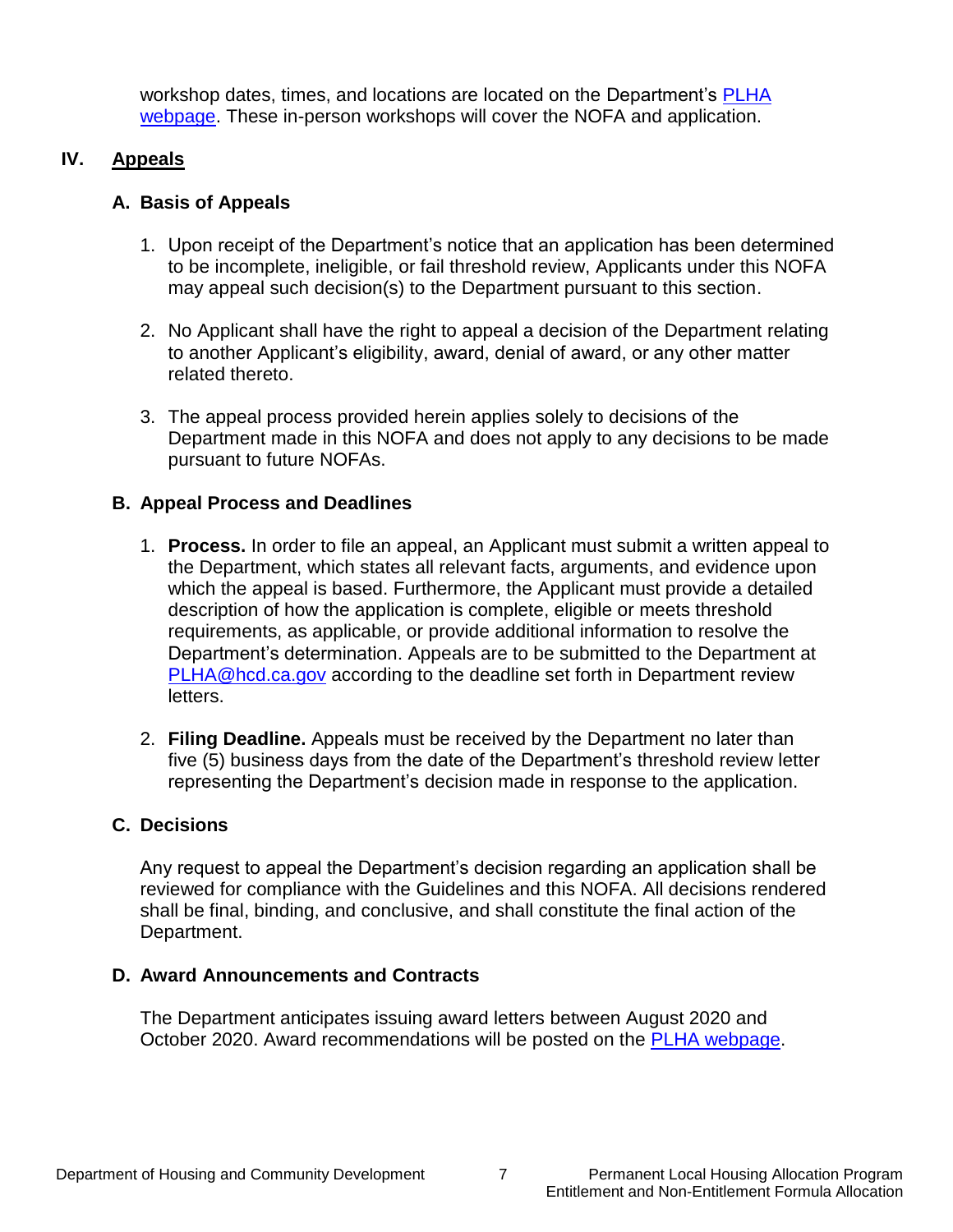#### <span id="page-10-0"></span>**V. Other terms and conditions**

#### <span id="page-10-1"></span>**A. Right to Modify or Suspend**

The Department reserves the right, at is sole discretion, to suspend, amend, or modify the provisions of this NOFA at any time, including, without limitation, the amount of funds available hereunder. If such an action occurs, the Department will notify all interested parties and will post the revisions to the Department's website.

#### <span id="page-10-2"></span>**B. Disclosure of Application**

Information provided in the application will become a public record and available for review by the public, pursuant to the California Public Records Act (Gov. Code section 6250 et seq.). As such, any materials provided will be disclosed to any person making a request under this Act. The Department cautions Applicants to use discretion in providing information not specifically requested, including, but not limited to, bank account numbers, personal phone numbers, and home addresses. By providing this information to the Department, the Applicant is waiving any claim of confidentiality and consents to the disclosure of submitted material upon request.

#### <span id="page-10-3"></span>**C. Conflicts**

In the event of any conflict between the terms of this NOFA and either applicable state or federal law or regulation, the terms of the applicable state or federal law or regulation shall control. Applicants are deemed to have fully read and understand all applicable state and federal laws, and regulations pertaining to PLHA, and understand and agree that the Department shall not be responsible for any errors or omissions in the preparation of this NOFA.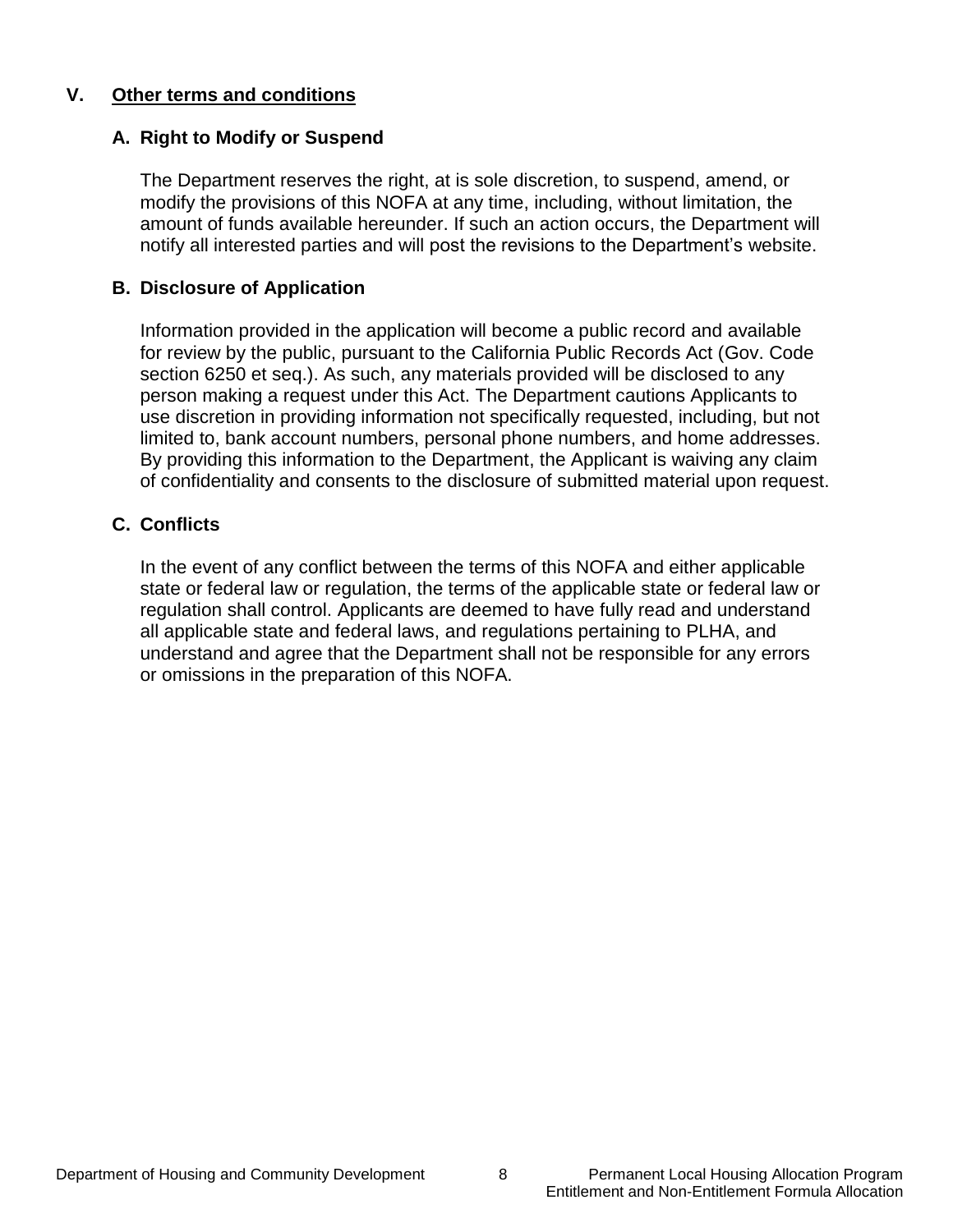#### **APPENDICES**

#### <span id="page-11-0"></span>**Appendix A: Entitlement and Non-entitlement Local Government Formula Allocation for Fiscal Year 2019-20.**

| <b>Entitlement Local Government</b> |                       | <b>Non-entitlement Local Government</b> |                       |
|-------------------------------------|-----------------------|-----------------------------------------|-----------------------|
| <b>Local Government</b>             | <b>Funding Amount</b> | <b>Local Government</b>                 | <b>Funding Amount</b> |
| Alameda                             | \$558,765             | <b>Alpine County</b>                    | \$68,065              |
| <b>Alameda County</b>               | \$933,865             | <b>Alturas</b>                          | \$79,305              |
| Alhambra                            | \$465,628             | <b>Amador City</b>                      | \$65,861              |
| Aliso Viejo                         | \$119,177             | <b>Amador County</b>                    | \$134,185             |
| Anaheim                             | \$2,155,285           | American Canyon                         | \$117,435             |
| Antioch                             | \$394,235             | Anderson                                | \$103,770             |
| <b>Apple Valley</b>                 | \$287,561             | Angels                                  | \$81,289              |
| <b>Bakersfield</b>                  | \$1,730,902           | Arcata                                  | \$176,062             |
| <b>Baldwin Park</b>                 | \$488,178             | Artesia                                 | \$135,728             |
| <b>Bellflower</b>                   | \$513,624             | Arvin                                   | \$138,593             |
| <b>Berkeley</b>                     | \$1,293,584           | Atwater                                 | \$158,209             |
| <b>Buena Park</b>                   | \$369,242             | Auburn                                  | \$119,859             |
| <b>Burbank</b>                      | \$477,182             | Avenal                                  | \$104,652             |
| Camarillo                           | \$135,354             | <b>Benicia</b>                          | \$141,459             |
| Carlsbad                            | \$272,582             | <b>Biggs</b>                            | \$70,710              |
| Carson                              | \$414,730             | <b>Bishop</b>                           | \$83,713              |
| <b>Cathedral City</b>               | \$283,223             | <b>Blue Lake</b>                        | \$68,285              |
| Cerritos                            | \$109,213             | <b>Brawley</b>                          | \$151,156             |
| Chico                               | \$390,348             | <b>Butte County</b>                     | \$333,428             |
| Chino                               | \$249,365             | <b>Calaveras County</b>                 | \$206,477             |
| Chino Hills                         | \$177,285             | Calexico                                | \$203,832             |
| Chula Vista                         | \$1,059,483           | Calimesa                                | \$88,783              |
| <b>Citrus Heights</b>               | \$312,759             | Calipatria                              | \$77,101              |
| <b>Clovis City</b>                  | \$365,609             | Calistoga                               | \$85,256              |
| Compton                             | \$769,720             | Capitola                                | \$105,092             |
| Concord                             | \$488,785             | Carmel-by-the-Sea                       | \$81,950              |
| Contra Costa County                 | \$2,170,178           | Chowchilla                              | \$110,382             |
| Corona                              | \$582,003             | Clearlake                               | \$145,867             |
| Costa Mesa                          | \$528,581             | Coalinga                                | \$103,109             |
| <b>Cupertino City</b>               | \$165,510             | Colfax                                  | \$72,032              |
| Daly City                           | \$511,821             | Colusa                                  | \$85,917              |
| Davis                               | \$302,924             | <b>Colusa County</b>                    | \$83,493              |
| Delano City                         | \$325,124             | Corcoran                                | \$113,908             |
| Downey                              | \$520,279             | Corning                                 | \$92,529              |
| El Cajon                            | \$645,382             | <b>Crescent City</b>                    | \$80,848              |
| El Centro (Colonia Only)            | \$245,998             | Del Norte County                        | \$140,797             |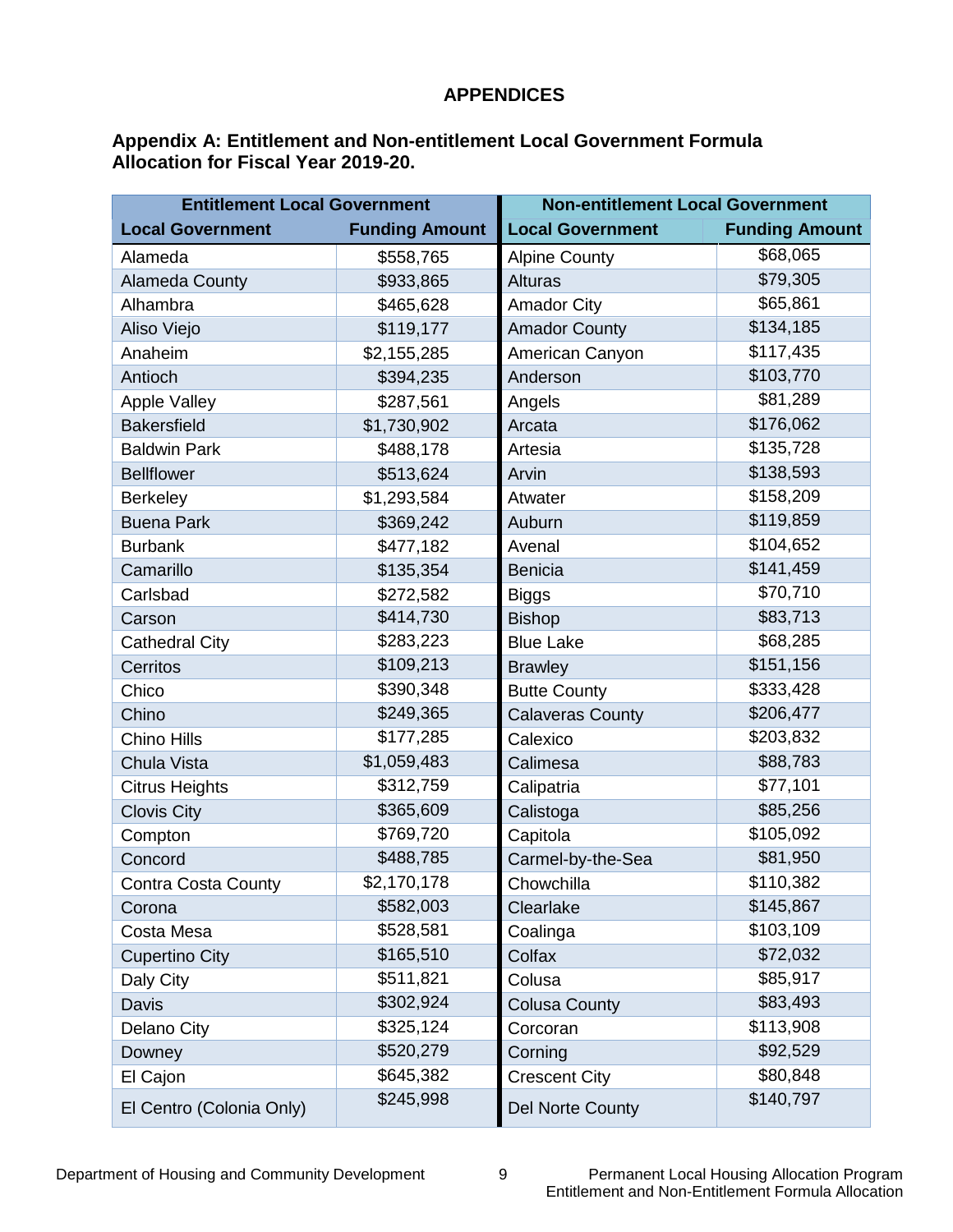| <b>Entitlement Local Government</b> |                       | <b>Non-entitlement Local Government</b> |                       |  |
|-------------------------------------|-----------------------|-----------------------------------------|-----------------------|--|
| <b>Local Government</b>             | <b>Funding Amount</b> | <b>Local Government</b>                 | <b>Funding Amount</b> |  |
| El Monte                            | \$847,292             | Dinuba                                  | \$148,291             |  |
| <b>Elk Grove</b>                    | \$439,787             | Dixon                                   | \$115,451             |  |
| Encinitas                           | \$156,044             | <b>Dorris</b>                           | \$66,522              |  |
| Escondido                           | \$842,911             | Dos Palos                               | \$82,832              |  |
| Fairfield                           | \$390,910             | Dunsmuir                                | \$72,032              |  |
| Fontana                             | \$981,122             | El Centro                               | \$216,175             |  |
| <b>Fountain Valley</b>              | \$144,608             | El Dorado County                        | \$479,995             |  |
| Fremont                             | \$641,160             | Etna                                    | \$67,183              |  |
| Fresno                              | \$3,407,603           | Eureka                                  | \$187,522             |  |
| <b>Fresno County</b>                | \$1,643,348           | Exeter                                  | \$97,819              |  |
| Fullerton                           | \$688,452             | Farmersville                            | \$98,260              |  |
| <b>Garden Grove</b>                 | \$994,343             | Ferndale                                | \$71,150              |  |
| Gardena                             | \$329,877             | Firebaugh                               | \$95,395              |  |
| <b>Gilroy City</b>                  | \$244,259             | Fort Bragg                              | \$106,856             |  |
| Glendale                            | \$867,025             | Fort Jones                              | \$69,167              |  |
| <b>Glendora City</b>                | \$130,258             | Fortuna                                 | \$108,619             |  |
| Goleta                              | \$94,015              | Fowler                                  | \$81,069              |  |
| Hanford                             | \$295,468             | <b>Glenn County</b>                     | \$106,856             |  |
| Hawthorne                           | \$612,819             | <b>Grass Valley</b>                     | \$135,508             |  |
| Hayward                             | \$651,735             | Greenfield                              | \$139,916             |  |
| Hemet                               | \$402,536             | Gridley                                 | \$92,529              |  |
| Hesperia                            | \$505,777             | <b>Grover Beach</b>                     | \$121,182             |  |
| Huntington Beach                    | \$548,495             | Guadalupe                               | \$101,125             |  |
| <b>Huntington Park</b>              | \$651,678             | <b>Gustine</b>                          | \$73,575              |  |
| <b>Indio City</b>                   | \$455,962             | <b>Hidden Hills</b>                     | \$71,371              |  |
| Inglewood                           | \$735,776             | Hollister                               | \$180,249             |  |
| Irvine                              | \$757,977             | Holtville                               | \$82,611              |  |
| <b>Kern County</b>                  | \$2,160,344           | <b>Humboldt County</b>                  | \$344,448             |  |
| La Habra                            | \$388,867             | Huron                                   | \$99,582              |  |
| La Mesa                             | \$188,809             | Imperial                                | \$91,427              |  |
| Laguna Niguel                       | \$153,414             | <b>Imperial County</b>                  | \$173,858             |  |
| Lake Elsinore                       | \$248,527             | <b>Indian Wells</b>                     | \$88,783              |  |
| Lake Forest                         | \$221,070             | Industry                                | \$65,596              |  |
| Lakewood                            | \$270,847             | <b>Inyo County</b>                      | \$103,770             |  |
| Lancaster                           | \$694,855             | lone                                    | \$75,338              |  |
| Livermore                           | \$208,540             | Jackson                                 | \$87,460              |  |
| Lodi                                | \$336,265             | <b>King City</b>                        | \$134,185             |  |
| Lompoc                              | \$227,027             | <b>Kings County</b>                     | \$163,499             |  |
| Long Beach                          | \$2,926,784           | Lake County                             | \$241,741             |  |
| Los Angeles                         | \$26,219,573          | Lakeport                                | \$79,305              |  |
| Los Angeles County                  | \$11,025,126          | Lassen County                           | \$102,007             |  |
| Lynwood                             | \$631,387             | Lemoore                                 | \$145,205             |  |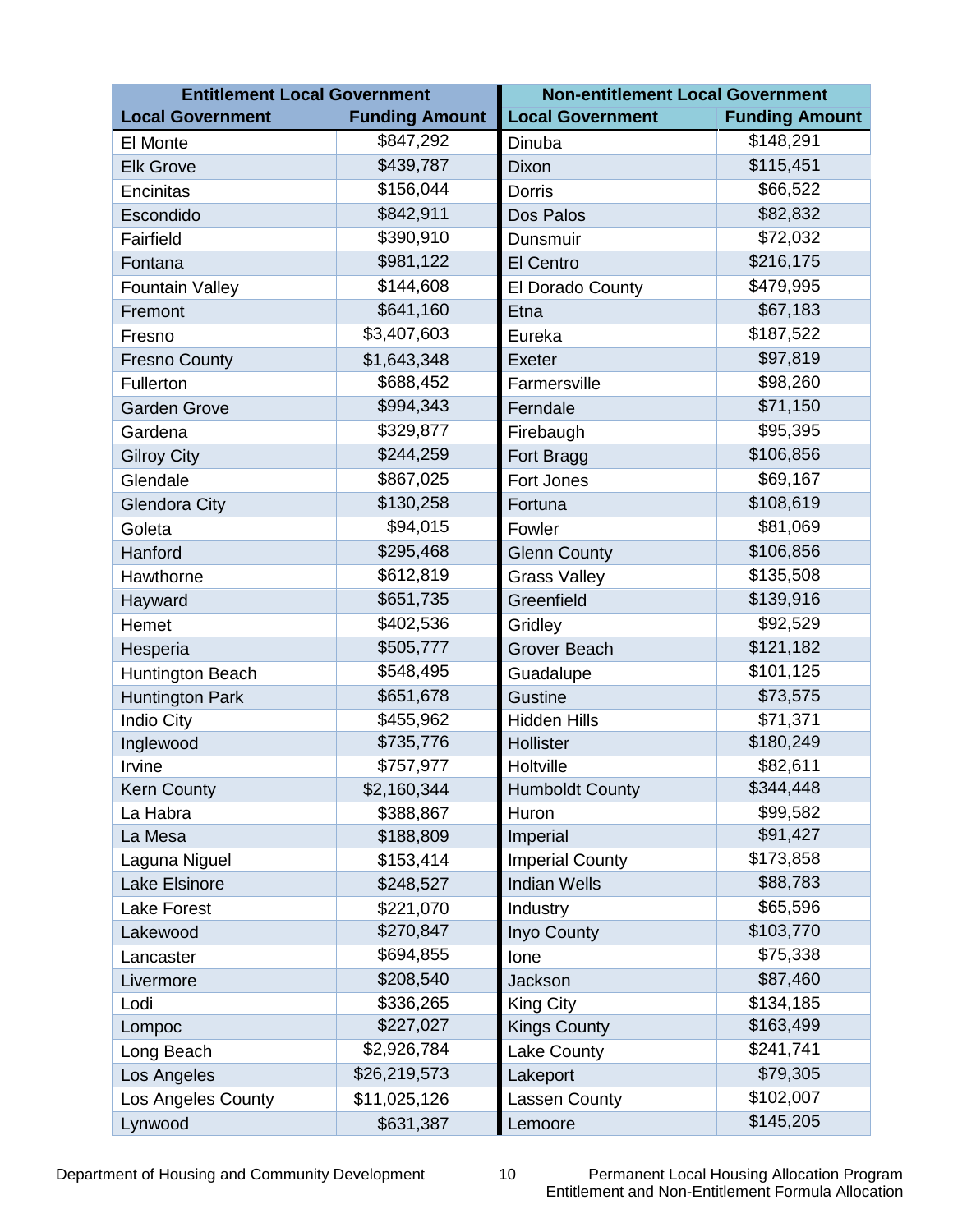| <b>Entitlement Local Government</b> |                       | <b>Non-entitlement Local Government</b> |                       |  |
|-------------------------------------|-----------------------|-----------------------------------------|-----------------------|--|
| <b>Local Government</b>             | <b>Funding Amount</b> | <b>Local Government</b>                 | <b>Funding Amount</b> |  |
| Madera                              | \$422,319             | Lincoln                                 | \$203,171             |  |
| <b>Marin County</b>                 | \$725,571             | Lindsay                                 | \$117,214             |  |
| Menifee                             | \$251,604             | Live Oak                                | \$89,664              |  |
| Merced                              | \$518,719             | Livingston                              | \$108,839             |  |
| <b>Milpitas City</b>                | \$238,595             | Loomis                                  | \$81,730              |  |
| <b>Mission Viejo</b>                | \$206,683             | Los Banos                               | \$188,184             |  |
| Modesto                             | \$969,747             | Loyalton                                | \$67,624              |  |
| Montebello                          | \$316,758             | <b>Madera County</b>                    | \$273,920             |  |
| Monterey                            | \$116,419             | <b>Mammoth Lakes</b>                    | \$81,730              |  |
| <b>Monterey County</b>              | \$648,380             | Maricopa                                | \$66,742              |  |
| <b>Monterey Park</b>                | \$318,871             | Marina                                  | \$157,548             |  |
| Moreno Valley                       | \$1,029,809           | Mariposa County                         | \$128,455             |  |
| <b>Mountain View</b>                | \$256,551             | Marysville                              | \$110,382             |  |
| Napa City                           | \$318,210             | <b>McFarland</b>                        | \$112,806             |  |
| <b>National City</b>                | \$393,191             | <b>Mendocino County</b>                 | \$349,958             |  |
| Newport Beach                       | \$169,613             | <b>Merced County</b>                    | \$310,947             |  |
| <b>Norwalk</b>                      | \$592,762             | <b>Modoc County</b>                     | \$76,440              |  |
| Oakland                             | \$3,704,475           | <b>Mono County</b>                      | \$77,101              |  |
| Oceanside                           | \$649,151             | Montague                                | \$68,726              |  |
| Ontario                             | \$920,018             | <b>Mount Shasta</b>                     | \$89,885              |  |
| Orange                              | \$607,483             | Napa County                             | \$143,222             |  |
| <b>Orange County</b>                | \$1,272,164           | Nevada City                             | \$78,865              |  |
| Oxnard                              | \$1,158,429           | Nevada County                           | \$306,319             |  |
| <b>Palm Desert</b>                  | \$171,306             | <b>Orange Cove</b>                      | \$101,345             |  |
| Palm Springs                        | \$192,237             | Orland                                  | \$92,529              |  |
| Palmdale                            | \$779,064             | Oroville                                | \$137,051             |  |
| Palo Alto                           | \$231,496             | <b>Pacific Grove</b>                    | \$118,757             |  |
| Paradise                            | \$93,596              | <b>Palos Verdes Estates</b>             | \$96,717              |  |
| <b>Paramount City</b>               | \$438,197             | Parlier                                 | \$133,524             |  |
| Pasadena                            | \$936,076             | Pismo Beach                             | \$99,582              |  |
| Perris City                         | \$466,532             | <b>Placer County</b>                    | \$455,090             |  |
| Petaluma                            | \$184,357             | Placerville                             | \$110,823             |  |
| Pico Rivera                         | \$338,973             | <b>Plumas County</b>                    | \$121,182             |  |
| Pittsburg                           | \$317,683             | Plymouth                                | \$67,404              |  |
| Placentia                           | \$214,774             | Point Arena                             | \$67,404              |  |
| <b>Pleasanton City</b>              | \$151,089             | Portola                                 | \$75,338              |  |
| Pomona                              | \$1,068,445           | Rancho Mirage                           | \$172,094             |  |
| Porterville                         | \$342,754             | <b>Red Bluff</b>                        | \$124,047             |  |
| Rancho Cordova City                 | \$285,366             | <b>Rio Dell</b>                         | \$79,085              |  |
| Rancho Cucamonga                    | \$450,476             | <b>Rio Vista</b>                        | \$96,276              |  |
| Rancho Santa Margarita              | \$101,396             | Riverbank                               | \$122,063             |  |
| Redding                             | \$336,814             | San Benito County                       | \$121,182             |  |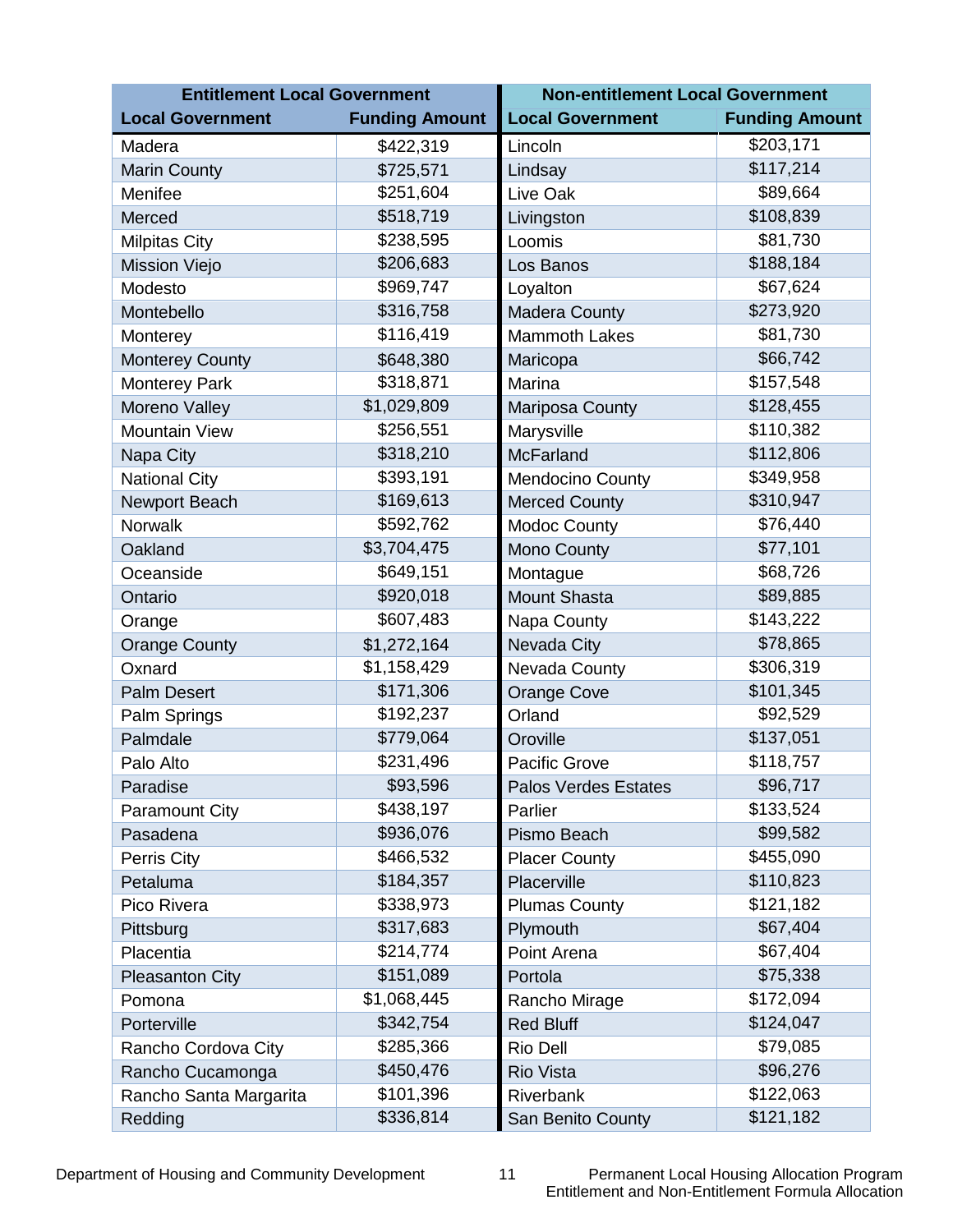| <b>Entitlement Local Government</b> |                        | <b>Non-entitlement Local Government</b> |                       |
|-------------------------------------|------------------------|-----------------------------------------|-----------------------|
| <b>Local Government</b>             | <b>Funding Amount</b>  | <b>Local Government</b>                 | <b>Funding Amount</b> |
| Redondo Beach                       | \$130,830              | San Joaquin                             | \$78,644              |
| <b>Redwood City</b>                 | \$347,719              | San Juan Bautista                       | \$75,999              |
| Rialto                              | \$597,786              | San Juan Capistrano                     | \$236,452             |
| Riverside                           | \$1,622,125            | <b>Sand City</b>                        | \$67,139              |
| <b>Riverside County</b>             | \$3,996,171            | Santa Cruz County                       | \$565,952             |
| <b>Rocklin City</b>                 | \$134,638              | <b>Scotts Valley</b>                    | \$103,770             |
| Rosemead                            | \$343,238              | <b>Shasta County</b>                    | \$286,924             |
| Roseville                           | \$313,366              | Shasta Lake                             | \$102,227             |
| Sacramento                          | \$2,357,067            | <b>Sierra County</b>                    | \$67,624              |
| <b>Sacramento County</b>            | \$2,720,826            | <b>Siskiyou County</b>                  | \$142,120             |
| <b>Salinas</b>                      | \$1,006,847            | Solano County                           | \$128,234             |
| San Bernardino                      | \$1,622,027            | Soledad                                 | \$120,961             |
| San Bernardino County               | \$3,459,141            | Sonora                                  | \$91,427              |
| San Buenaventura                    | \$357,439              | South Lake Tahoe                        | \$165,703             |
| San Clemente                        | \$189,040              | St. Helena                              | \$89,003              |
| San Diego                           | \$5,790,183            | Suisun City                             | \$154,683             |
| San Diego County                    | \$1,979,966            | Susanville                              | \$93,191              |
| San Francisco                       | \$8,718,035            | <b>Sutter County</b>                    | \$116,333             |
| San Joaquin County                  | \$1,310,193            | <b>Sutter Creek</b>                     | \$78,644              |
| San Jose                            | \$4,348,646            | Taft                                    | \$90,546              |
| San Leandro                         | \$349,960              | Tehama                                  | \$65,596              |
| San Luis Obispo County              | \$872,502              | <b>Tehama County</b>                    | \$186,685             |
| San Marcos City                     | \$319,178              | Trinidad                                | \$66,081              |
| San Mateo                           | \$341,894              | <b>Trinity County</b>                   | \$121,622             |
| San Mateo County                    | \$1,209,550            | <b>Truckee</b>                          | \$104,652             |
| Santa Ana                           | \$2,803,706            | <b>Tulare County</b>                    | \$583,584             |
| Santa Barbara                       | \$453,109              | Tulelake                                | \$68,506              |
| Santa Barbara County                | \$569,787              | <b>Tuolumne County</b>                  | \$242,182             |
| Santa Clara                         | \$479,491              | Ukiah                                   | \$129,777             |
| Santa Clara County                  | \$736,733              | Vernon                                  | \$65,376              |
| Santa Clarita                       | \$588,259              | Wasco                                   | \$135,508             |
| Santa Cruz                          | \$264,744              | Weed                                    | \$76,661              |
| Santa Maria                         | \$733,471              | Westmorland                             | \$72,693              |
| Santa Monica                        | \$547,516              | Wheatland                               | \$72,032              |
| Santa Rosa                          | \$694,325              | Williams                                | \$80,848              |
| Santee                              | \$134,374              | <b>Willits</b>                          | \$92,309              |
| Seaside                             | \$193,124              | <b>Willows</b>                          | \$93,631              |
| Simi Valley                         | \$290,357              | Winters                                 | \$88,783              |
| Sonoma County<br>South Gate         | \$899,393<br>\$721,320 | Woodlake<br><b>Yolo County</b>          | \$89,885<br>\$136,610 |
| South San Francisco                 | \$217,980              | Yountville                              | \$81,069              |
| <b>Stanislaus County</b>            | \$1,154,982            | Yreka                                   | \$102,007             |
|                                     |                        |                                         |                       |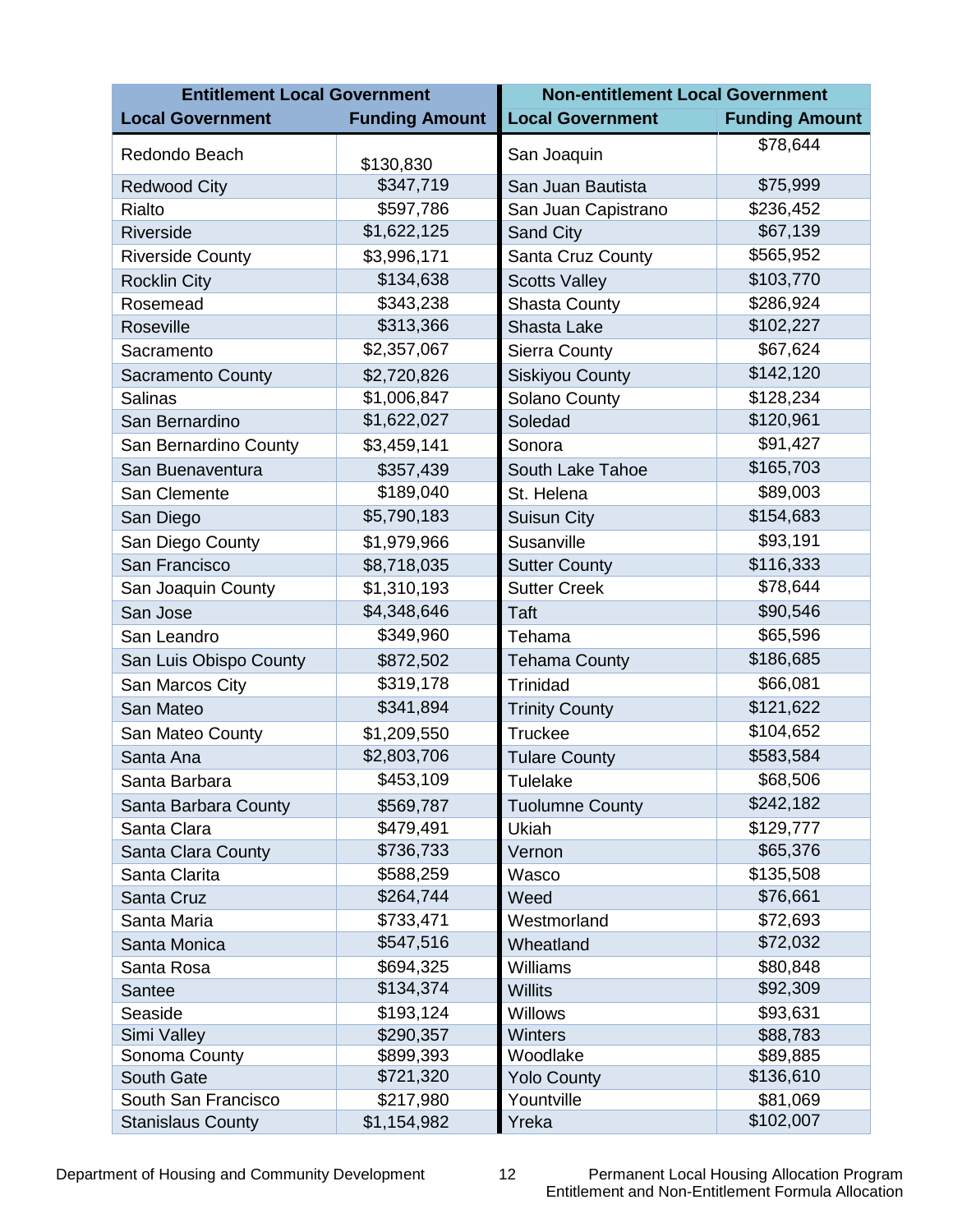| Stockton                            | \$1,711,430           |  | <b>Yuba County</b> |
|-------------------------------------|-----------------------|--|--------------------|
| <b>Entitlement Local Government</b> |                       |  |                    |
| <b>Local Government</b>             | <b>Funding Amount</b> |  |                    |
| Sunnyvale                           | \$533,023             |  |                    |
| Temecula                            | \$273,393             |  |                    |
| <b>Thousand Oaks</b>                | \$296,040             |  |                    |
| Torrance                            | \$444,374             |  |                    |
| Tulare                              | \$318,433             |  |                    |
| <b>Turlock</b>                      | \$309,854             |  |                    |
| <b>Tustin</b>                       | \$385,545             |  |                    |
| <b>Union City</b>                   | \$253,935             |  |                    |
| Upland                              | \$277,837             |  |                    |
| Vacaville                           | \$240,500             |  |                    |
| Vallejo                             | \$505,369             |  |                    |
| <b>Ventura County</b>               | \$859,749             |  |                    |
| Victorville                         | \$632,770             |  |                    |
| Visalia                             | \$630,815             |  |                    |
| Vista                               | \$408,882             |  |                    |
| <b>Walnut Creek</b>                 | \$138,449             |  |                    |
| Watsonville                         | \$362,515             |  |                    |
| <b>West Covina</b>                  | \$388,763             |  |                    |
| <b>West Sacramento</b>              | \$236,679             |  |                    |
| Westminster                         | \$510,577             |  |                    |
| Whittier                            | \$383,190             |  |                    |
| Woodland                            | \$248,989             |  |                    |
| Yorba Linda                         | \$106,529             |  |                    |
| <b>Yuba City</b>                    | \$311,140             |  |                    |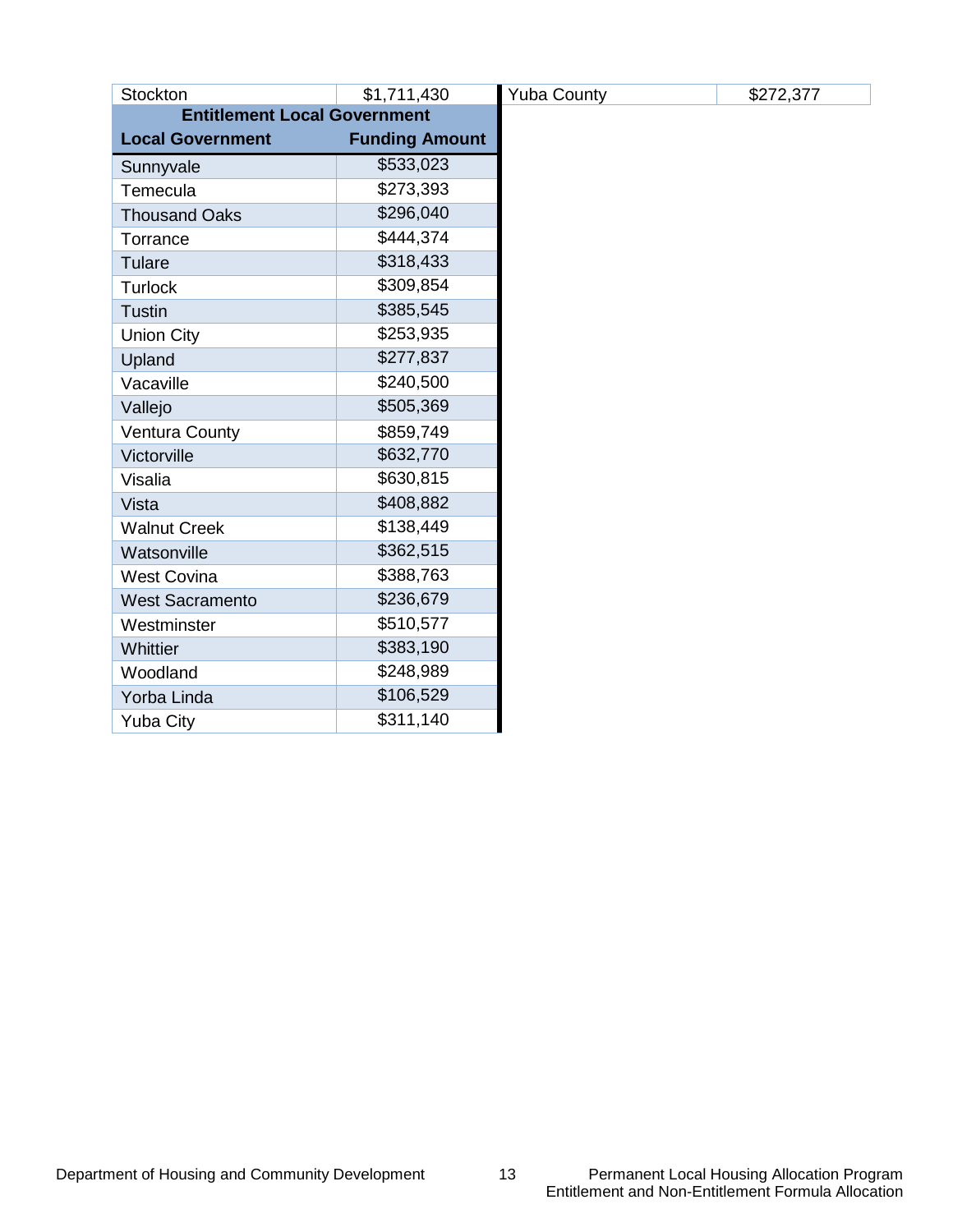#### **Appendix B: List of High-cost Areas in California**

| <b>High-cost Area</b><br>by County | <b>High-cost Area pursuant to</b><br><b>Federal Housing Finance</b><br><b>Agency's Maximum Loan Limits</b><br>for Mortgages Acquired in<br><b>Calendar Year 2020</b> | <b>High-cost Area pursuant to</b><br><b>Department of Housing and</b><br><b>Urban Development Very low-</b><br>Income Adjustments due to High-<br><b>Housing Cost for Fiscal Year 2020</b> |
|------------------------------------|----------------------------------------------------------------------------------------------------------------------------------------------------------------------|--------------------------------------------------------------------------------------------------------------------------------------------------------------------------------------------|
| Alameda                            | X                                                                                                                                                                    |                                                                                                                                                                                            |
| <b>Butte</b>                       |                                                                                                                                                                      | X                                                                                                                                                                                          |
| Contra Costa                       | $\mathsf{x}$                                                                                                                                                         |                                                                                                                                                                                            |
| El Dorado                          | x                                                                                                                                                                    |                                                                                                                                                                                            |
| Los Angeles                        | X                                                                                                                                                                    |                                                                                                                                                                                            |
| Madera                             |                                                                                                                                                                      | X                                                                                                                                                                                          |
| Marin                              | $\pmb{\times}$                                                                                                                                                       |                                                                                                                                                                                            |
| Mendocino                          |                                                                                                                                                                      | X                                                                                                                                                                                          |
| Mono                               | $\pmb{\mathsf{X}}$                                                                                                                                                   |                                                                                                                                                                                            |
| Monterey                           | x                                                                                                                                                                    |                                                                                                                                                                                            |
| Napa                               | $\mathsf{x}$                                                                                                                                                         |                                                                                                                                                                                            |
| Orange                             | X                                                                                                                                                                    |                                                                                                                                                                                            |
| Placer                             | $\pmb{\times}$                                                                                                                                                       |                                                                                                                                                                                            |
| Riverside                          |                                                                                                                                                                      | X                                                                                                                                                                                          |
| Sacramento                         | X                                                                                                                                                                    |                                                                                                                                                                                            |
| San Benito                         | X                                                                                                                                                                    |                                                                                                                                                                                            |
| San Bernardino                     |                                                                                                                                                                      | $\boldsymbol{\mathsf{x}}$                                                                                                                                                                  |
| San Diego                          | X                                                                                                                                                                    |                                                                                                                                                                                            |
| San Francisco                      | X                                                                                                                                                                    |                                                                                                                                                                                            |
| San Luis Obispo                    | X                                                                                                                                                                    |                                                                                                                                                                                            |
| San Mateo                          | $\mathsf{x}$                                                                                                                                                         |                                                                                                                                                                                            |
| Santa Barbara                      | X                                                                                                                                                                    |                                                                                                                                                                                            |
| Santa Clara                        | X                                                                                                                                                                    |                                                                                                                                                                                            |
| Santa Cruz                         | X                                                                                                                                                                    |                                                                                                                                                                                            |
| Sierra                             |                                                                                                                                                                      | $\pmb{\mathsf{X}}$                                                                                                                                                                         |
| Sonoma                             | $\pmb{\mathsf{X}}$                                                                                                                                                   |                                                                                                                                                                                            |
| Tulare                             |                                                                                                                                                                      | $\pmb{\mathsf{X}}$                                                                                                                                                                         |
| Ventura                            | $\pmb{\mathsf{x}}$                                                                                                                                                   |                                                                                                                                                                                            |
| Yolo                               | $\pmb{\mathsf{X}}$                                                                                                                                                   |                                                                                                                                                                                            |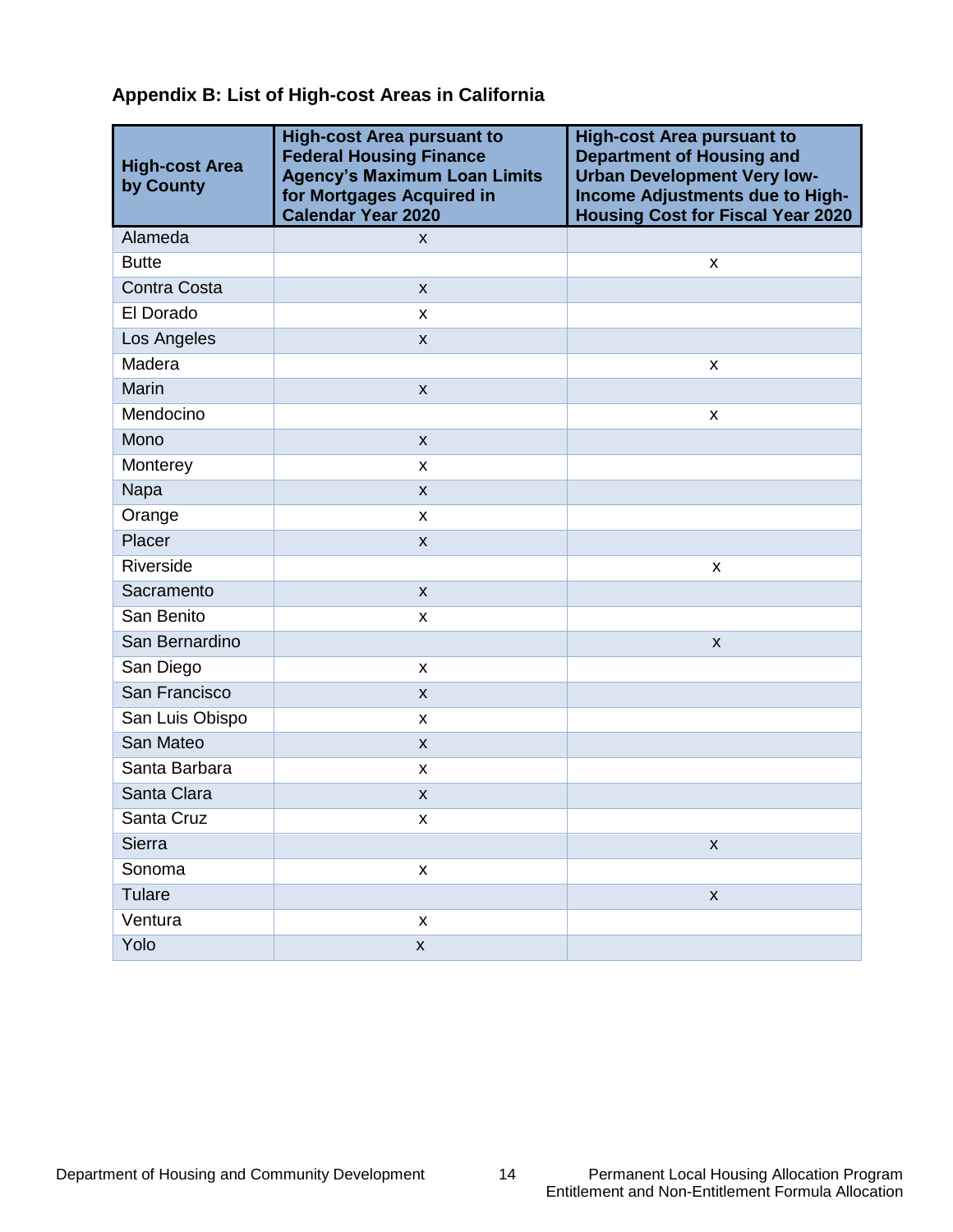**Appendix C: Estimate of Five-Year PLHA Allocation for Entitlement and Non-entitlement Local Government**

| <b>Entitlement Local Government</b> |                                                 | <b>Non-entitlement Local Government</b> |                                                 |
|-------------------------------------|-------------------------------------------------|-----------------------------------------|-------------------------------------------------|
| <b>Local Government</b>             | <b>Estimate 5-Year</b><br><b>Funding Amount</b> | <b>Local Government</b>                 | <b>Estimate 5-Year</b><br><b>Funding Amount</b> |
| Alameda                             | \$3,352,590                                     | <b>Alpine County</b>                    | \$408,390                                       |
| Alhambra                            | \$2,793,768                                     | <b>Alturas</b>                          | \$475,835                                       |
| Aliso Viejo                         | \$715,062                                       | <b>Amador City</b>                      | \$395,168                                       |
| Anaheim                             | \$12,931,710                                    | <b>Amador County</b>                    | \$805,115                                       |
| Antioch                             | \$2,365,410                                     | American Canyon                         | \$704,612                                       |
| <b>Apple Valley</b>                 | \$1,725,366                                     | Anderson                                | \$622,622                                       |
| <b>Bakersfield</b>                  | \$10,385,412                                    | Angels                                  | \$487,737                                       |
| <b>Baldwin Park</b>                 | \$2,929,068                                     | Arcata                                  | \$1,056,372                                     |
| <b>Bellflower</b>                   | \$3,081,744                                     | Artesia                                 | \$814,372                                       |
| <b>Berkeley</b>                     | \$7,761,504                                     | Arvin                                   | \$831,563                                       |
| <b>Buena Park</b>                   | \$2,215,452                                     | Atwater                                 | \$949,257                                       |
| <b>Burbank</b>                      | \$2,863,092                                     | Auburn                                  | \$719,158                                       |
| Camarillo                           | \$812,124                                       | Avenal                                  | \$627,912                                       |
| Carlsbad                            | \$1,635,492                                     | <b>Benicia</b>                          | \$848,754                                       |
| Carson                              | \$2,488,380                                     | <b>Biggs</b>                            | \$424,261                                       |
| <b>Cathedral City</b>               | \$1,699,338                                     | <b>Bishop</b>                           | \$502,283                                       |
| Cerritos                            | \$655,278                                       | <b>Blue Lake</b>                        | \$409,715                                       |
| Chico                               | \$2,342,088                                     | <b>Brawley</b>                          | \$906,940                                       |
| Chino                               | \$1,496,190                                     | <b>Butte County</b>                     | \$2,000,572                                     |
| <b>Chino Hills</b>                  | \$1,063,710                                     | <b>Calaveras County</b>                 | \$1,238,865                                     |
| Chula Vista                         | \$6,356,898                                     | Calexico                                | \$1,222,996                                     |
| <b>Citrus Heights</b>               | \$1,876,554                                     | Calimesa                                | \$532,699                                       |
| <b>Clovis City</b>                  | \$2,193,654                                     | Calipatria                              | \$462,611                                       |
| Compton                             | \$4,618,320                                     | Calistoga                               | \$511,540                                       |
| Concord                             | \$2,932,710                                     | Capitola                                | \$630,557                                       |
| Corona                              | \$3,492,018                                     | Carmel-by-the-Sea                       | \$491,704                                       |
| Costa Mesa                          | \$3,171,486                                     | Chowchilla                              | \$662,295                                       |
| <b>Cupertino City</b>               | \$993,060                                       | Clearlake                               | \$875,203                                       |
| Daly City                           | \$3,070,926                                     | Coalinga                                | \$618,655                                       |
| Davis                               | \$1,817,544                                     | Colfax                                  | \$432,196                                       |
| Delano City                         | \$1,950,744                                     | Colusa                                  | \$515,507                                       |
| Downey                              | \$3,121,674                                     | <b>Colusa County</b>                    | \$500,961                                       |
| El Cajon                            | \$3,872,292                                     | Corcoran                                | \$683,453                                       |
| El Centro                           | \$1,475,988                                     | Corning                                 | \$555,180                                       |
| <b>Elk Grove</b>                    | \$2,638,722                                     | <b>Crescent City</b>                    | \$485,092                                       |
| El Monte                            | \$5,083,752                                     | <b>Del Norte County</b>                 | \$844,787                                       |
| Encinitas                           | \$936,264                                       | Dinuba                                  | \$889,749                                       |
| Escondido                           | \$5,057,466                                     | Dixon                                   | \$692,710                                       |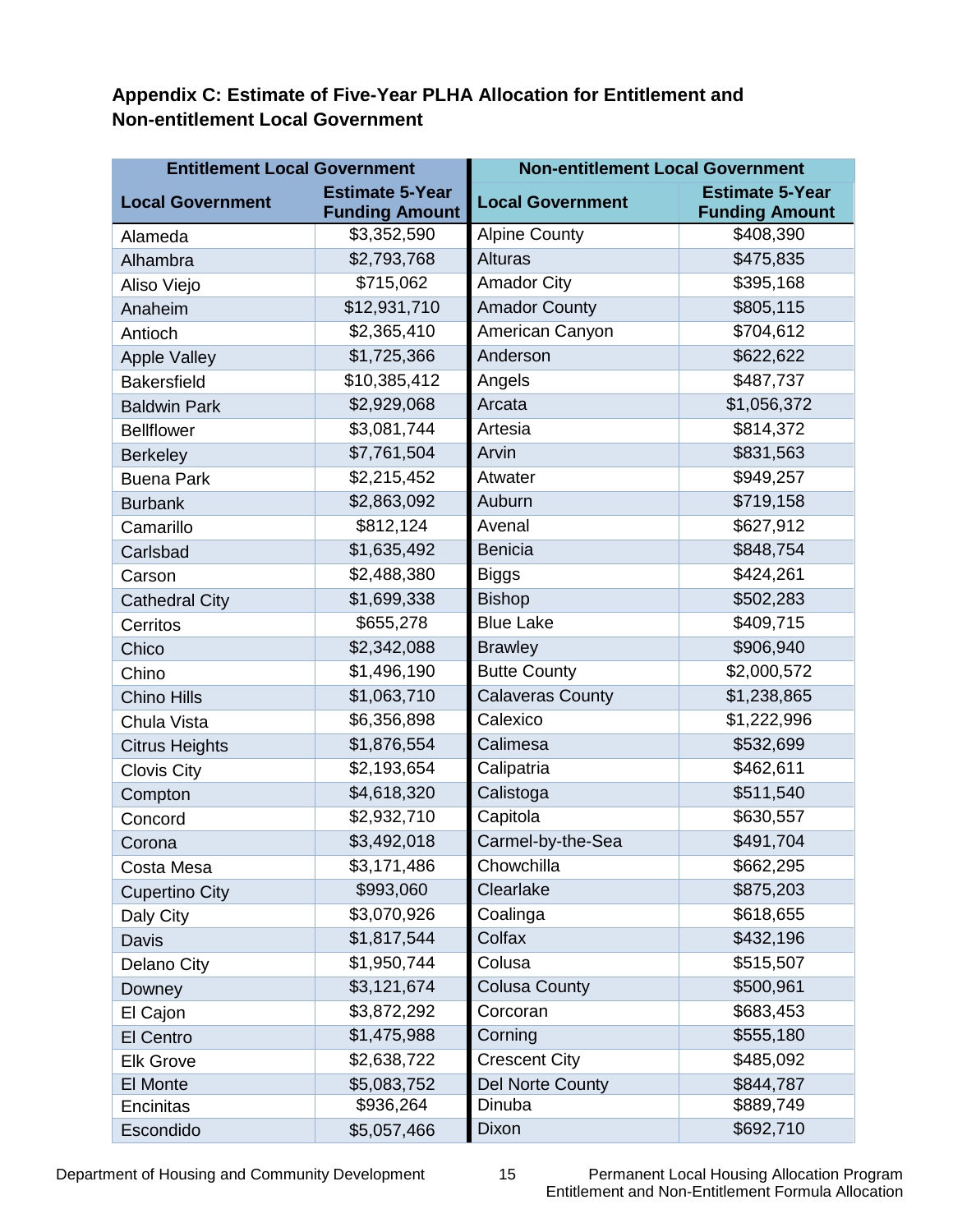| <b>Entitlement Local Government</b> |                                                 | <b>Non-entitlement Local Government</b> |                                                 |  |
|-------------------------------------|-------------------------------------------------|-----------------------------------------|-------------------------------------------------|--|
| <b>Local Government</b>             | <b>Estimate 5 Year</b><br><b>Funding Amount</b> | <b>Local Government</b>                 | <b>Estimate 5 Year</b><br><b>Funding Amount</b> |  |
| Fairfield                           | \$2,345,460                                     | Dorris                                  | \$399,135                                       |  |
| Fontana                             | \$5,886,732                                     | Dos Palos                               | \$496,994                                       |  |
| <b>Fountain Valley</b>              | \$867,648                                       | Dunsmuir                                | \$432,196                                       |  |
| Fremont                             | \$3,846,960                                     | <b>El Centro</b>                        | \$1,297,051                                     |  |
| Fresno                              | \$20,445,618                                    | El Dorado County                        | \$2,879,974                                     |  |
| Fullerton                           | \$4,130,712                                     | Etna                                    | \$403,103                                       |  |
| Gardena                             | \$1,979,262                                     | Eureka                                  | \$1,125,138                                     |  |
| <b>Garden Grove</b>                 | \$5,966,058                                     | Exeter                                  | \$586,917                                       |  |
| <b>Gilroy City</b>                  | \$1,465,554                                     | Farmersville                            | \$589,562                                       |  |
| Glendale                            | \$5,202,150                                     | Ferndale                                | \$426,906                                       |  |
| <b>Glendora City</b>                | \$781,548                                       | Firebaugh                               | \$572,371                                       |  |
| Goleta                              | \$564,090                                       | Fort Bragg                              | \$641,136                                       |  |
| Hanford                             | \$1,772,808                                     | <b>Fort Jones</b>                       | \$415,004                                       |  |
| Hawthorne                           | \$3,676,914                                     | Fortuna                                 | \$651,715                                       |  |
| Hayward                             | \$3,910,410                                     | Fowler                                  | \$486,414                                       |  |
| Hemet                               | \$2,415,216                                     | <b>Glenn County</b>                     | \$641,136                                       |  |
| Hesperia                            | \$3,034,662                                     | <b>Grass Valley</b>                     | \$813,049                                       |  |
| Huntington Beach                    | \$3,290,970                                     | Greenfield                              | \$839,497                                       |  |
| Huntington Park                     | \$3,910,068                                     | Gridley                                 | \$555,180                                       |  |
| <b>Indio City</b>                   | \$2,735,772                                     | <b>Grover Beach</b>                     | \$727,093                                       |  |
| Inglewood                           | \$4,414,656                                     | Guadalupe                               | \$606,754                                       |  |
| Irvine                              | \$4,547,862                                     | <b>Gustine</b>                          | \$441,452                                       |  |
| Laguna Niguel                       | \$920,484                                       | <b>Hidden Hills</b>                     | \$428,228                                       |  |
| La Habra                            | \$2,333,202                                     | Hollister                               | \$1,081,498                                     |  |
| Lake Forest                         | \$1,326,420                                     | Holtville                               | \$495,671                                       |  |
| <b>Lake Elsinore</b>                | \$1,491,162                                     | <b>Humboldt County</b>                  | \$2,066,693                                     |  |
| Lakewood                            | \$1,625,082                                     | Huron                                   | \$597,497                                       |  |
| La Mesa                             | \$1,132,854                                     | Imperial                                | \$548,568                                       |  |
| Lancaster                           | \$4,169,130                                     | <b>Imperial County</b>                  | \$1,043,148                                     |  |
| Livermore                           | \$1,251,240                                     | <b>Indian Wells</b>                     | \$532,699                                       |  |
| Lodi                                | \$2,017,590                                     | Industry                                | \$393,581                                       |  |
| Lompoc                              | \$1,362,162                                     | Inyo County                             | \$622,622                                       |  |
| Long Beach                          | \$17,560,704                                    | lone                                    | \$452,032                                       |  |
| Los Angeles                         | \$157,317,438                                   | Jackson                                 | \$524,764                                       |  |
| Lynwood                             | \$3,788,322                                     | King City                               | \$805,115                                       |  |
| Madera                              | \$2,533,914                                     | <b>Kings County</b>                     | \$980,995                                       |  |
| Menifee                             | \$1,509,624                                     | Lake County                             | \$1,450,450                                     |  |
| Merced                              | \$3,112,314                                     | Lakeport                                | \$475,835                                       |  |
| <b>Milpitas City</b>                | \$1,431,570                                     | Lassen County                           | \$612,043                                       |  |
| <b>Mission Viejo</b>                | \$1,240,098                                     | Lemoore                                 | \$871,235                                       |  |
| Modesto                             | \$5,818,482                                     | Lincoln                                 | \$1,219,029                                     |  |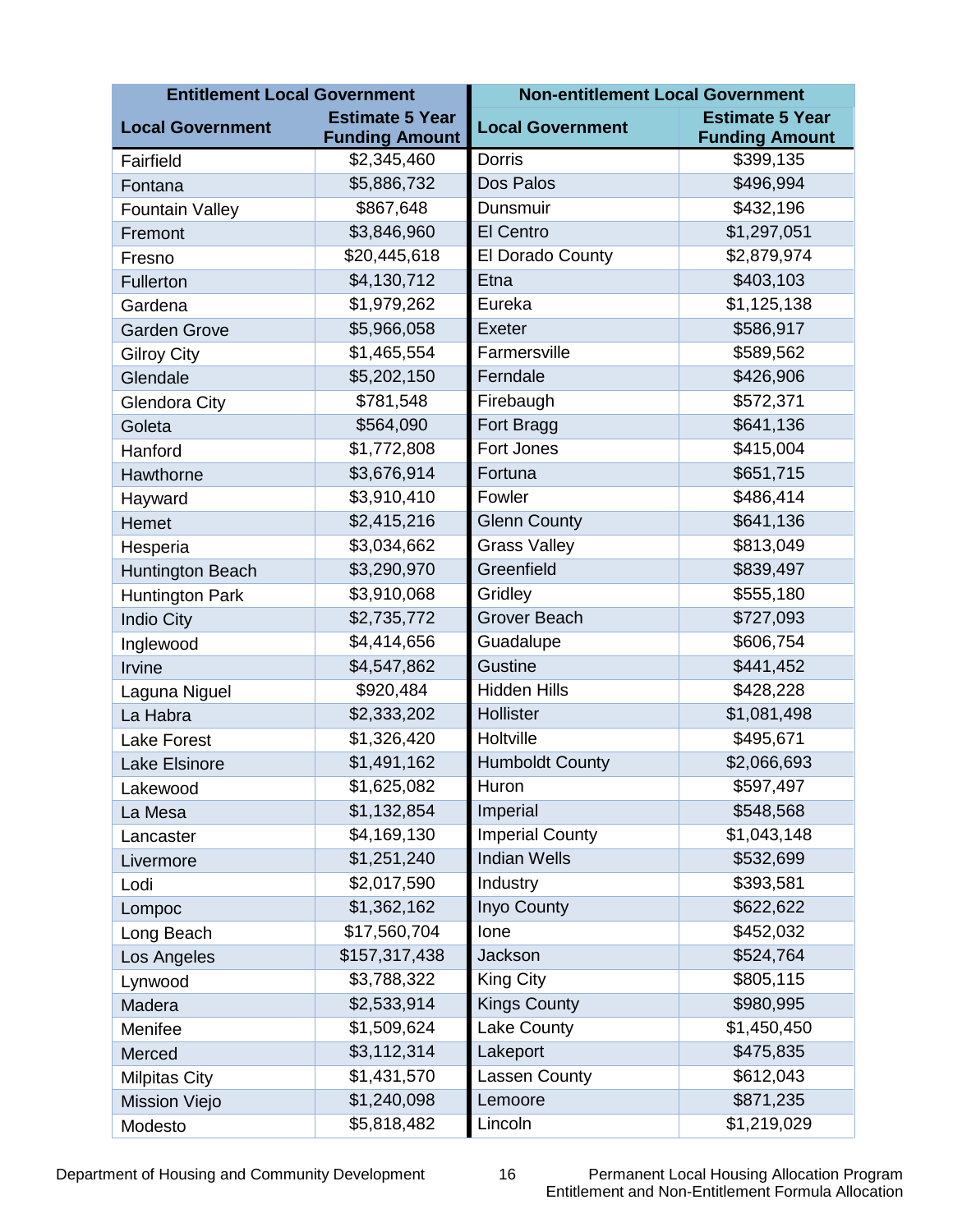| <b>Entitlement Local Government</b> |                        | <b>Non-entitlement Local Government</b>           |                       |
|-------------------------------------|------------------------|---------------------------------------------------|-----------------------|
| <b>Local Government</b>             | <b>Estimate 5 Year</b> | <b>Estimate 5 Year</b><br><b>Local Government</b> |                       |
|                                     | <b>Funding Amount</b>  |                                                   | <b>Funding Amount</b> |
| Montebello                          | \$1,900,548            | Lindsay                                           | \$703,289             |
| Monterey                            | \$698,514              | Live Oak                                          | \$537,988             |
| <b>Monterey Park</b>                | \$1,913,226            | Livingston                                        | \$653,038             |
| Moreno Valley                       | \$6,178,854            | Loomis                                            | \$490,382             |
| <b>Mountain View</b>                | \$1,539,306            | Los Banos                                         | \$1,129,105           |
| Napa City                           | \$1,909,260            | Loyalton                                          | \$405,747             |
| <b>National City</b>                | \$2,359,146            | <b>Madera County</b>                              | \$1,643,522           |
| Newport Beach                       | \$1,017,678            | <b>Mammoth Lakes</b>                              | \$490,382             |
| <b>Norwalk</b>                      | \$3,556,572            | Maricopa                                          | \$400,458             |
| Oakland                             | \$22,226,850           | Marina                                            | \$945,290             |
| Oceanside                           | \$3,894,906            | Mariposa County                                   | \$770,732             |
| Ontario                             | \$5,520,108            | Marysville                                        | \$662,295             |
| Orange                              | \$3,644,898            | <b>McFarland</b>                                  | \$676,841             |
| Oxnard                              | \$6,950,574            | <b>Mendocino County</b>                           | \$2,099,753           |
| Palmdale                            | \$4,674,384            | <b>Merced County</b>                              | \$1,865,687           |
| <b>Palm Desert</b>                  | \$1,027,836            | <b>Modoc County</b>                               | \$458,644             |
| Palm Springs                        | \$1,153,422            | Mono County                                       | \$462,611             |
| Palo Alto                           | \$1,388,976            | Montague                                          | \$412,359             |
| Paradise                            | \$561,576              | <b>Mount Shasta</b>                               | \$539,311             |
| <b>Paramount City</b>               | \$2,629,182            | Napa County                                       | \$859,334             |
| Pasadena                            | \$5,616,456            | Nevada City                                       | \$473,190             |
| Perris City                         | \$2,799,192            | Nevada County                                     | \$1,837,916           |
| Petaluma                            | \$1,106,142            | <b>Orange Cove</b>                                | \$608,076             |
| Pico Rivera                         | \$2,033,838            | Orland                                            | \$555,180             |
| Pittsburg                           | \$1,906,098            | Oroville                                          | \$822,306             |
| Placentia                           | \$1,288,644            | Pacific Grove                                     | \$712,546             |
| <b>Pleasanton City</b>              | \$906,534              | <b>Palos Verdes Estates</b>                       | \$580,305             |
| Pomona                              | \$6,410,670            | Parlier                                           | \$801,148             |
| Porterville                         | \$2,056,524            | Pismo Beach                                       | \$597,497             |
| Rancho Cordova City                 | \$1,712,196            | <b>Placer County</b>                              | \$2,730,542           |
| Rancho Cucamonga                    | \$2,702,856            | Placerville                                       | \$664,940             |
| Rancho Santa Margarita              | \$608,376              | <b>Plumas County</b>                              | \$727,093             |
| Redding                             | \$2,020,884            | Plymouth                                          | \$404,425             |
| Redondo Beach                       | \$784,980              | Point Arena                                       | \$404,425             |
| <b>Redwood City</b>                 | \$2,086,314            | Portola                                           | \$452,032             |
| Rialto                              | \$3,586,716            | Rancho Mirage                                     | \$1,032,569           |
| Riverside                           | \$9,732,750            | <b>Red Bluff</b>                                  | \$744,284             |
| <b>Rocklin City</b>                 | \$807,828              | Rio Dell                                          | \$474,513             |
| Rosemead                            | \$2,059,428            | <b>Rio Vista</b>                                  | \$577,661             |
| Roseville                           | \$1,880,196            | Riverbank                                         | \$732,382             |
| Sacramento                          | \$14,142,402           | San Benito County                                 | \$727,093             |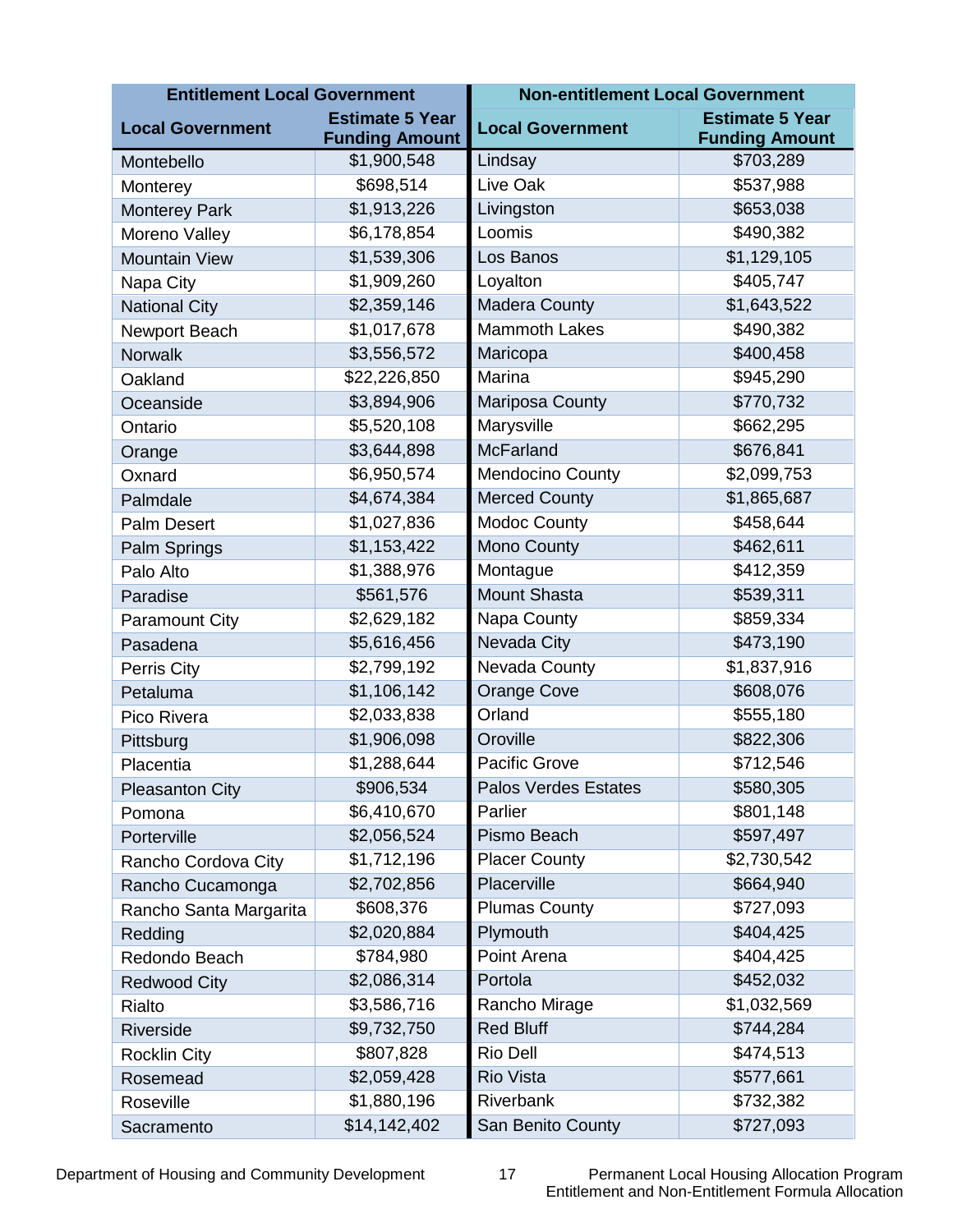| <b>Entitlement Local Government</b> |                                                 | <b>Non-entitlement Local Government</b> |                                                 |
|-------------------------------------|-------------------------------------------------|-----------------------------------------|-------------------------------------------------|
| <b>Local Government</b>             | <b>Estimate 5 Year</b><br><b>Funding Amount</b> | <b>Local Government</b>                 | <b>Estimate 5 Year</b><br><b>Funding Amount</b> |
| <b>Salinas</b>                      | \$6,041,082                                     | San Joaquin                             | \$471,868                                       |
| San Bernardino                      | \$9,732,162                                     | San Juan Bautista                       | \$455,999                                       |
| San Clemente                        | \$1,134,240                                     | San Juan Capistrano                     | \$1,418,712                                     |
| San Diego                           | \$34,741,098                                    | <b>Sand City</b>                        | \$402,838                                       |
| San Francisco                       | \$52,308,210                                    | Santa Cruz County                       | \$3,395,713                                     |
| San Jose                            | \$26,091,876                                    | <b>Scotts Valley</b>                    | \$622,622                                       |
| San Leandro                         | \$2,099,760                                     | <b>Shasta County</b>                    | \$1,721,544                                     |
| San Marcos City                     | \$1,915,068                                     | Shasta Lake                             | \$613,366                                       |
| San Mateo                           | \$2,051,364                                     | <b>Sierra County</b>                    | \$405,747                                       |
| Santa Ana                           | \$16,822,236                                    | <b>Siskiyou County</b>                  | \$852,722                                       |
| Santa Barbara                       | \$2,718,654                                     | Solano County                           | \$769,410                                       |
| Santa Clara                         | \$2,876,946                                     | Soledad                                 | \$725,770                                       |
| Santa Clarita                       | \$3,529,554                                     | Sonora                                  | \$548,568                                       |
| Santa Cruz                          | \$1,588,464                                     | South Lake Tahoe                        | \$994,219                                       |
| Santa Maria                         | \$4,400,826                                     | St. Helena                              | \$534,021                                       |
| Santa Monica                        | \$3,285,096                                     | <b>Suisun City</b>                      | \$928,099                                       |
| Santa Rosa                          | \$4,165,950                                     | Susanville                              | \$559,147                                       |
| Santee                              | \$806,244                                       | <b>Sutter County</b>                    | \$698,000                                       |
| Seaside                             | \$1,158,744                                     | <b>Sutter Creek</b>                     | \$471,868                                       |
| Simi Valley                         | \$1,742,142                                     | Taft                                    | \$543,278                                       |
| South Gate                          | \$4,327,920                                     | Tehama                                  | \$393,581                                       |
| South San Francisco                 | \$1,307,880                                     | <b>Tehama County</b>                    | \$1,120,113                                     |
| <b>Stockton</b>                     | \$10,268,580                                    | <b>Trinidad</b>                         | \$396,491                                       |
| Sunnyvale                           | \$3,198,138                                     | <b>Trinity County</b>                   | \$729,738                                       |
| Temecula                            | \$1,640,358                                     | <b>Truckee</b>                          | \$627,912                                       |
| <b>Thousand Oaks</b>                | \$1,776,240                                     | <b>Tulare County</b>                    | \$3,501,506                                     |
| Torrance                            | \$2,666,244                                     | Tulelake                                | \$411,037                                       |
| Tulare                              | \$1,910,598                                     | <b>Tuolumne County</b>                  | \$1,453,095                                     |
| <b>Turlock</b>                      | \$1,859,124                                     | Ukiah                                   | \$778,667                                       |
| <b>Tustin</b>                       | \$2,313,270                                     | Vernon                                  | \$392,259                                       |
| <b>Union City</b>                   | \$1,523,610                                     | Wasco                                   | \$813,049                                       |
| Upland                              | \$1,667,022                                     | Weed                                    | \$459,966                                       |
| Vacaville                           | \$1,443,000                                     | Westmorland                             | \$436,163                                       |
| Vallejo                             | \$3,032,214                                     | Wheatland                               | \$432,196                                       |
| San Buenaventura                    | \$2,144,634                                     | Williams                                | \$485,092                                       |
| Victorville                         | \$3,796,620                                     | <b>Willits</b>                          | \$553,857                                       |
| Visalia                             | \$3,784,890                                     | <b>Willows</b>                          | \$561,792                                       |
| Vista                               | \$2,453,292                                     | <b>Winters</b>                          | \$532,699                                       |
| <b>Walnut Creek</b>                 | \$830,694                                       | Woodlake                                | \$539,311                                       |
| Watsonville                         | \$2,175,090                                     | <b>Yolo County</b>                      | \$819,661                                       |
| <b>West Covina</b>                  | \$2,332,578                                     | Yountville                              | \$486,414                                       |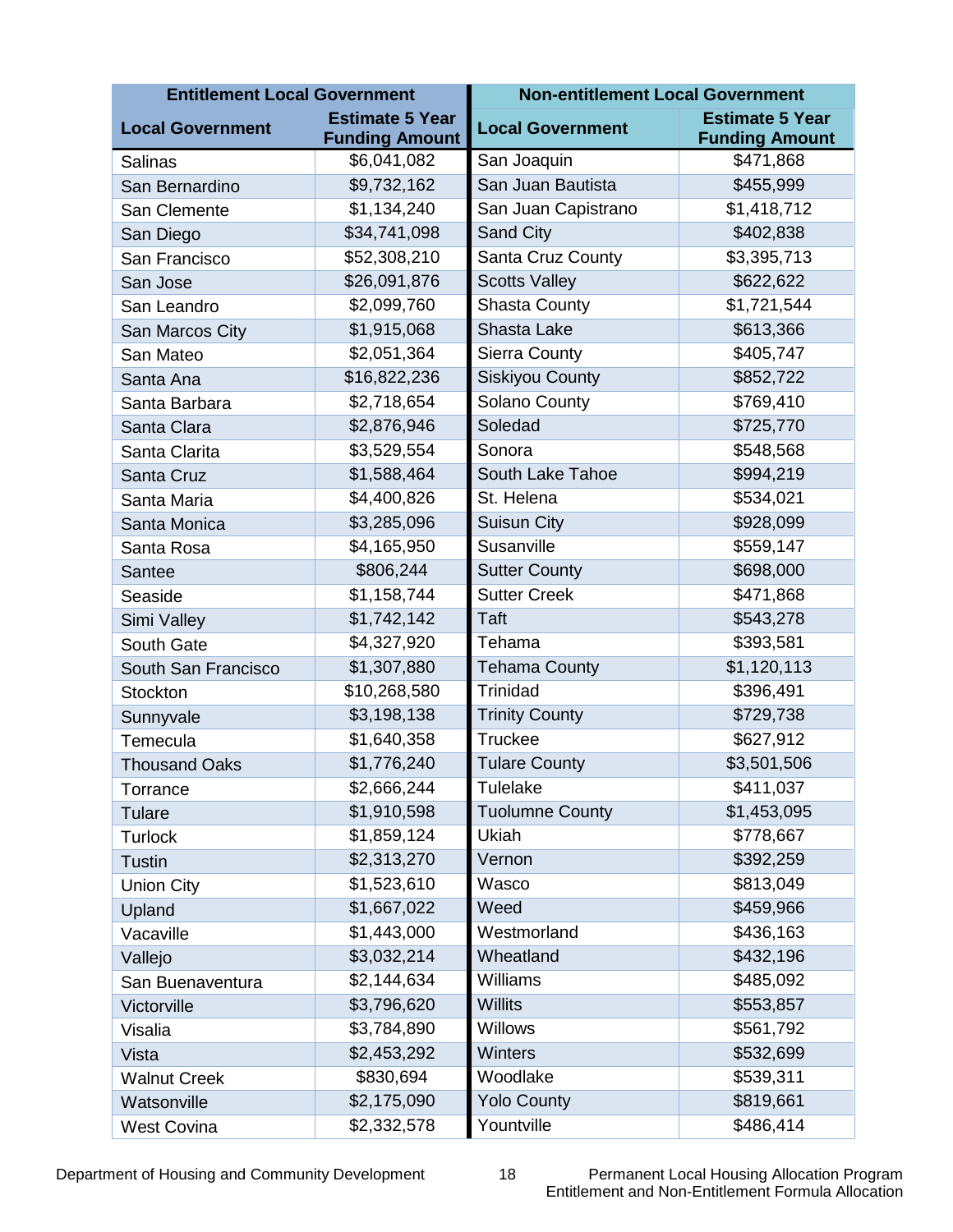| <b>Entitlement Local Government</b> |                                                 | <b>Non-entitlement Local Government</b> |                                                 |
|-------------------------------------|-------------------------------------------------|-----------------------------------------|-------------------------------------------------|
| <b>Local Government</b>             | <b>Estimate 5 Year</b><br><b>Funding Amount</b> | <b>Local Government</b>                 | <b>Estimate 5 Year</b><br><b>Funding Amount</b> |
| Westminster                         | \$3,063,462                                     | Yreka                                   | \$612,043                                       |
| <b>West Sacramento</b>              | \$1,420,074                                     | <b>Yuba County</b>                      | \$1,634,265                                     |
| Whittier                            | \$2,299,140                                     |                                         |                                                 |
| Woodland                            | \$1,493,934                                     |                                         |                                                 |
| Yorba Linda                         | \$639,174                                       |                                         |                                                 |
| <b>Yuba City</b>                    | \$1,866,840                                     |                                         |                                                 |
| Alameda County                      | \$5,603,190                                     |                                         |                                                 |
| <b>Contra Costa County</b>          | \$13,021,068                                    |                                         |                                                 |
| <b>Fresno County</b>                | \$9,860,088                                     |                                         |                                                 |
| <b>Kern County</b>                  | \$12,962,064                                    |                                         |                                                 |
| <b>Los Angeles County</b>           | \$66,150,756                                    |                                         |                                                 |
| <b>Marin County</b>                 | \$4,353,426                                     |                                         |                                                 |
| <b>Monterey County</b>              | \$3,890,280                                     |                                         |                                                 |
| <b>Orange County</b>                | \$7,632,984                                     |                                         |                                                 |
| <b>Riverside County</b>             | \$23,977,026                                    |                                         |                                                 |
| Sacramento County                   | \$16,324,956                                    |                                         |                                                 |
| San Bernardino County               | \$20,754,846                                    |                                         |                                                 |
| San Diego County                    | \$11,879,796                                    |                                         |                                                 |
| San Joaquin County                  | \$7,861,158                                     |                                         |                                                 |
| San Luis Obispo County              | \$5,235,012                                     |                                         |                                                 |
| San Mateo County                    | \$7,257,300                                     |                                         |                                                 |
| Santa Barbara County                | \$3,418,722                                     |                                         |                                                 |
| Santa Clara County                  | \$4,420,398                                     |                                         |                                                 |
| Sonoma County                       | \$5,396,358                                     |                                         |                                                 |
| <b>Stanislaus County</b>            | \$6,929,892                                     |                                         |                                                 |
| Ventura County                      | \$5,158,494                                     |                                         |                                                 |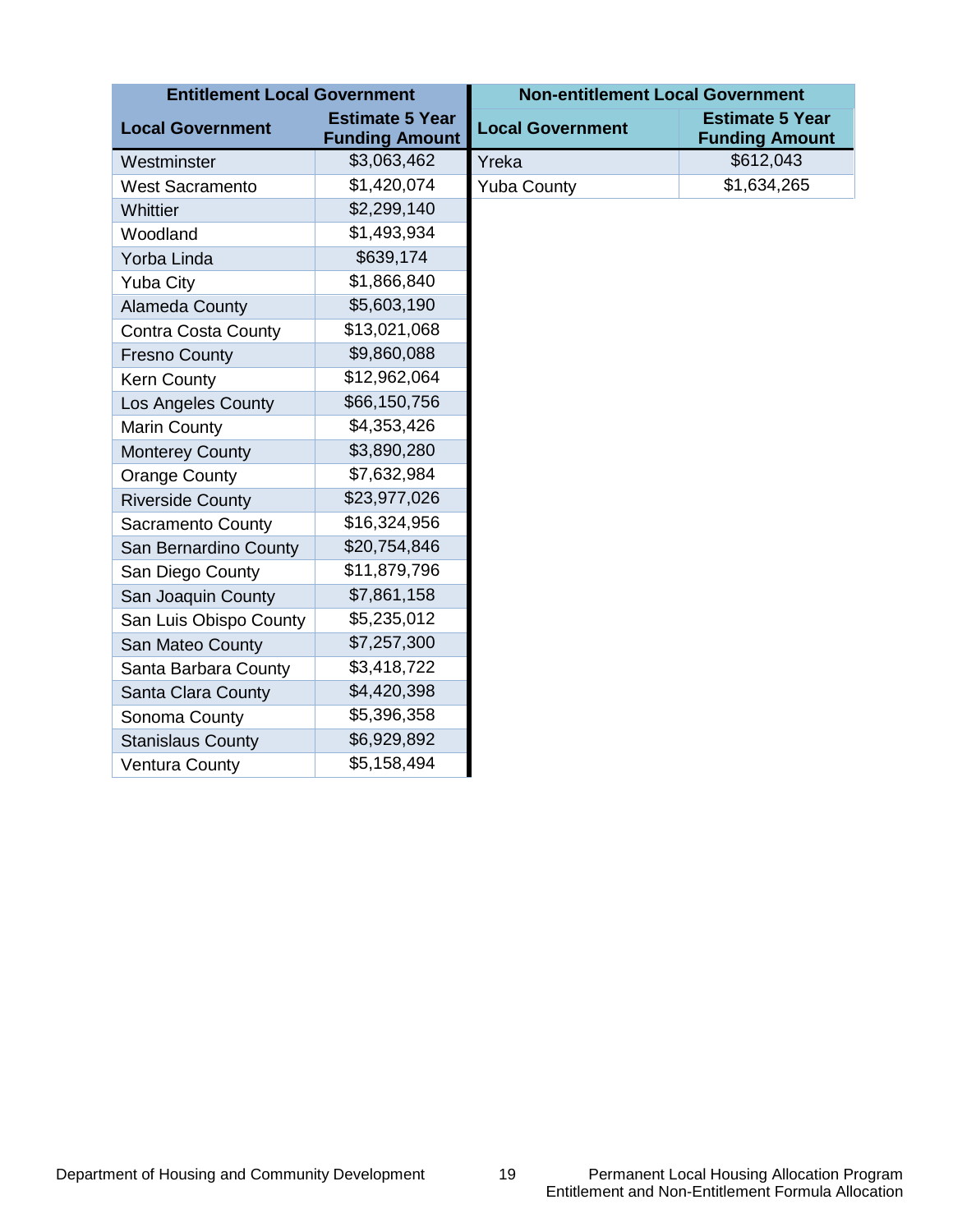#### **Appendix D: Ineligible Jurisdictions Due to Housing Element Requirement and/or Annual Progress Report (APR) Requirement stated in Guidelines Section 302(a) and (b)**

As of the date of this notice, 72 jurisdictions are not in compliance with the Housing Element and/or Housing Element Annual Progress Report (APR) Requirements stated in Guidelines Section 302(a) and (b). PLHA is an over-the-counter program, so as these jurisdictions reach compliance with the Housing Element and APR requirements, they will be eligible for these funds. We acknowledge that many jurisdictions listed below are in process of obtaining compliance, and they will be eligible for this program once compliance is obtained during the application period.

| <b>Jurisdictions</b>      | <b>Housing Element Compliance Status</b> | 2018 and 2019 APRs |
|---------------------------|------------------------------------------|--------------------|
| <b>Alturas</b>            | Out                                      |                    |
| <b>Amador City</b>        | Due- June 30, 2014                       | Neither received   |
| <b>Bell</b>               | Out                                      | Neither received   |
| <b>Blue Lake</b>          | Out                                      | Neither received   |
| <b>Blythe</b>             |                                          | Neither received   |
| <b>Bradbury</b>           |                                          | Neither received   |
| California City           |                                          | Neither received   |
| Calipatria                |                                          | Neither received   |
| Canyon Lake               | In Review                                |                    |
| Chowchilla                | In Review                                |                    |
| Commerce                  |                                          | Neither received   |
| Compton                   | Out                                      |                    |
| Covina                    | Due-October 15,2013                      |                    |
| <b>Crescent City</b>      |                                          | Neither received   |
| Cudahy                    |                                          | Neither received   |
| Del Rey Oaks              | In Review                                |                    |
| <b>Desert Hot Springs</b> | Out                                      |                    |
| Dos Palos                 | In Review                                |                    |
| Eureka                    | In Review                                |                    |
| Ferndale                  |                                          | Neither received   |
| Fort Jones                | Out                                      |                    |
| Fowler                    |                                          | Neither received   |
| <b>Glenn County</b>       |                                          | Neither received   |
| Hesperia                  |                                          | Neither received   |
| <b>Holtville</b>          |                                          | Neither received   |
| Huntington Beach          | In Review                                | Neither received   |
| <b>Huntington Park</b>    | Out                                      | Neither received   |
| Inyo County               |                                          | Neither received   |
| La Habra Heights          | Due-October 15, 2013                     |                    |
| La Puente                 | Out                                      |                    |
| <b>Lake County</b>        | Out                                      |                    |

Department of Housing and Community Development 20 Permanent Local Housing Allocation Program Entitlement and Non-Entitlement Formula Allocation